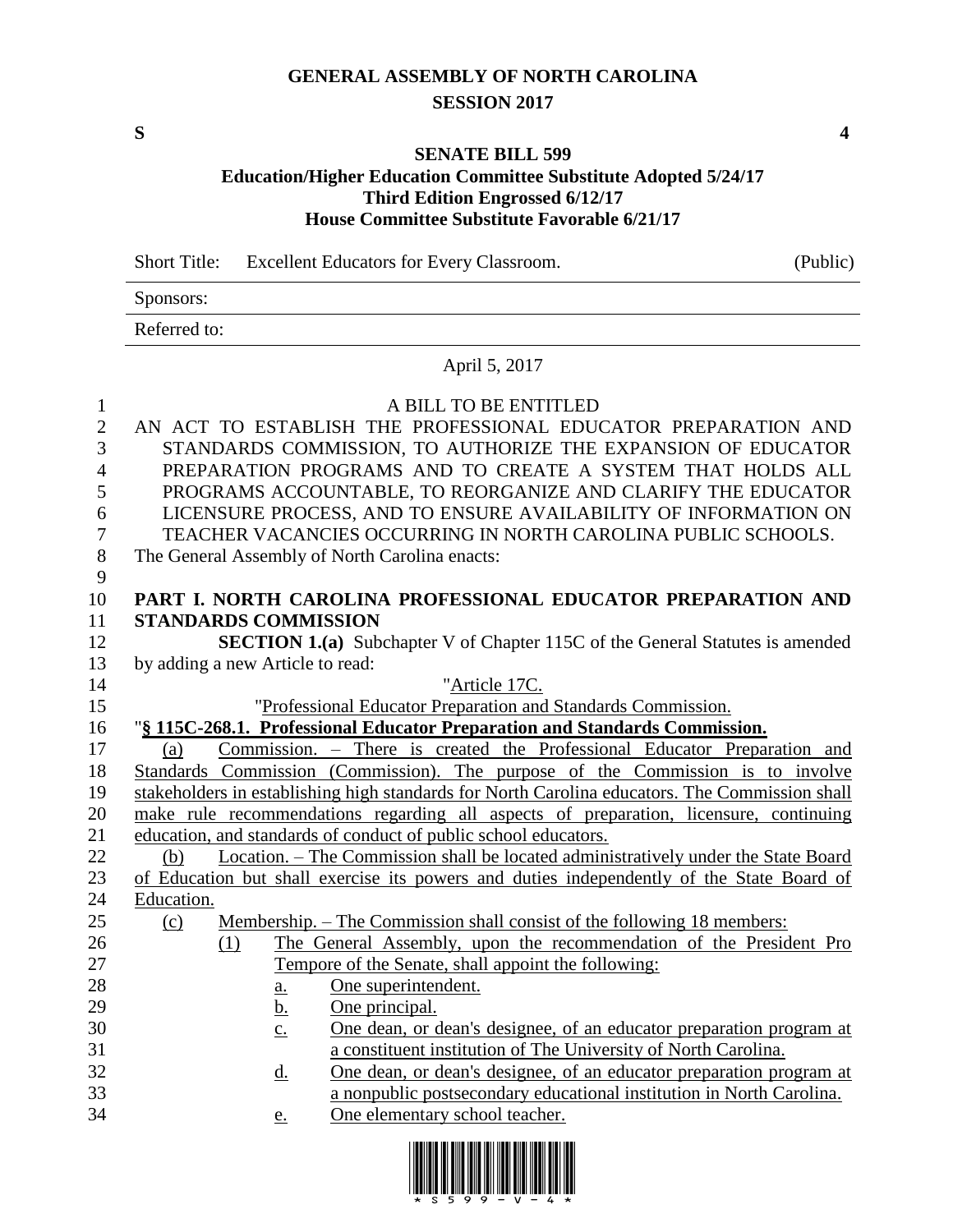|                 |                   | <b>General Assembly Of North Carolina</b>                                                  | <b>Session 2017</b>                                                                                                                                                               |
|-----------------|-------------------|--------------------------------------------------------------------------------------------|-----------------------------------------------------------------------------------------------------------------------------------------------------------------------------------|
|                 | <u>f.</u>         | One middle or high school teacher.                                                         |                                                                                                                                                                                   |
|                 | $g_{\cdot}$       |                                                                                            | One personnel administrator from a local school administrative unit                                                                                                               |
|                 |                   | in North Carolina with at least 30,000 students.                                           |                                                                                                                                                                                   |
|                 | h.                | One at-large member.                                                                       |                                                                                                                                                                                   |
| (2)             |                   |                                                                                            | The General Assembly, upon the recommendation of the Speaker of the                                                                                                               |
|                 |                   | House of Representatives, shall appoint the following:                                     |                                                                                                                                                                                   |
|                 | a.                | One superintendent.                                                                        |                                                                                                                                                                                   |
|                 | <u>b.</u>         | One principal.                                                                             |                                                                                                                                                                                   |
|                 | $\underline{c}$ . |                                                                                            | One dean, or dean's designee, of an educator preparation program at                                                                                                               |
|                 |                   |                                                                                            | a constituent institution of The University of North Carolina.                                                                                                                    |
|                 | <u>d.</u>         |                                                                                            | <u>One dean, or dean's designee, of an educator preparation program at</u>                                                                                                        |
|                 |                   |                                                                                            | a nonpublic postsecondary educational institution in North Carolina.                                                                                                              |
|                 |                   | One elementary school teacher.                                                             |                                                                                                                                                                                   |
|                 | $\frac{e}{f}$     | One middle or high school teacher.                                                         |                                                                                                                                                                                   |
|                 | g.                |                                                                                            | One personnel administrator from a local school administrative unit                                                                                                               |
|                 |                   | in North Carolina with less than 30,000 students.                                          |                                                                                                                                                                                   |
|                 | h.                | One at-large member.                                                                       |                                                                                                                                                                                   |
| (3)             |                   | The State Teacher of the Year.                                                             |                                                                                                                                                                                   |
| (4)             |                   | The Superintendent of Public Instruction or his or her designee.                           |                                                                                                                                                                                   |
|                 |                   |                                                                                            | In making appointments, the General Assembly is encouraged to select qualified citizens                                                                                           |
|                 |                   |                                                                                            | who are committed to improving the teaching profession and student achievement and who                                                                                            |
|                 |                   |                                                                                            | represent the racial, geographic, and gender diversity of the State. Before their appointment to                                                                                  |
|                 |                   |                                                                                            | this Commission, with the exception of the at-large members, the members must have been                                                                                           |
|                 |                   |                                                                                            | actively engaged in the profession of teaching, in the education of students in educator                                                                                          |
|                 |                   |                                                                                            | preparation programs, or in the practice of public school administration for at least three years,                                                                                |
|                 |                   |                                                                                            | at least two of which occurred in this State. Appointed members shall serve for two-year terms.                                                                                   |
|                 |                   |                                                                                            | Initial terms shall begin September 1, 2017. Vacancies in the membership shall be filled by the                                                                                   |
|                 |                   |                                                                                            | General Assembly, as provided in G.S. 120-122, using the same criteria as provided in this                                                                                        |
| subsection.     |                   |                                                                                            |                                                                                                                                                                                   |
| (d)             |                   |                                                                                            | Organization and Functioning. – The Commission shall elect a chair, a vice-chair,<br>and a secretary from among its membership. In the absence of the chair, the vice-chair shall |
|                 |                   |                                                                                            | preside over the Commission's meetings. All members are voting members and a majority of                                                                                          |
|                 |                   |                                                                                            | the Commission constitutes a quorum. The Commission shall adopt rules to govern its                                                                                               |
| proceedings.    |                   |                                                                                            |                                                                                                                                                                                   |
| (e)             |                   |                                                                                            | Meetings. – Meetings of the Commission shall be held upon the call of the chair or                                                                                                |
|                 |                   |                                                                                            | the vice-chair in the absence of the chair. The Superintendent shall call the initial meeting of                                                                                  |
| the Commission. |                   |                                                                                            |                                                                                                                                                                                   |
| (f)             |                   |                                                                                            | Compensation and Reimbursement. – Members of the Commission shall receive                                                                                                         |
|                 |                   |                                                                                            | compensation for their services and reimbursement for expenses incurred in the performance of                                                                                     |
|                 |                   | their duties required by this Article at the rate prescribed in G.S. 138-5 and G.S. 138-6. |                                                                                                                                                                                   |
| (g)             |                   |                                                                                            | Personnel. – The Commission may employ, subject to Chapter 126 of the General                                                                                                     |
|                 |                   |                                                                                            | Statutes, the necessary personnel for the performance of its functions and fix compensation                                                                                       |
|                 |                   | within the limits of funds available to the Commission.                                    |                                                                                                                                                                                   |
|                 |                   | "§ 115C-268.5. Powers and duties of the Commission.                                        |                                                                                                                                                                                   |
| (a)             |                   | Duties. – The Commission shall:                                                            |                                                                                                                                                                                   |
| (1)             |                   |                                                                                            | Develop and recommend to the State Board of Education rules related to all                                                                                                        |
|                 |                   |                                                                                            | aspects of educator preparation programs in accordance with Article 17D of                                                                                                        |
|                 |                   | this Chapter. These rules shall include the following:                                     |                                                                                                                                                                                   |
|                 | a.                |                                                                                            | Requirements for appropriate pedagogy to be included in residency                                                                                                                 |
|                 |                   | license programs.                                                                          |                                                                                                                                                                                   |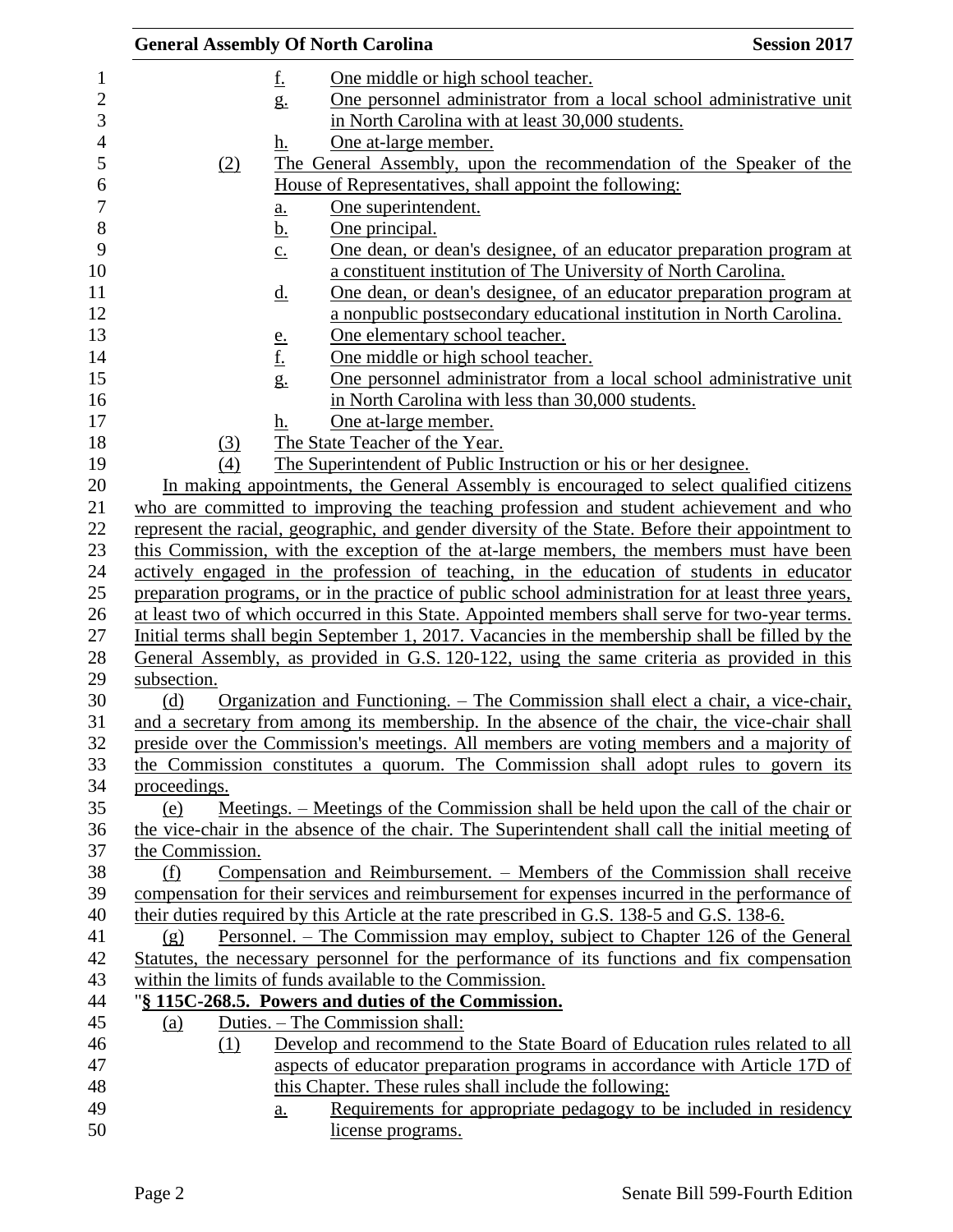|                                  |                   | <b>General Assembly Of North Carolina</b>                                                                                                                                           | <b>Session 2017</b>                                                                                                                        |
|----------------------------------|-------------------|-------------------------------------------------------------------------------------------------------------------------------------------------------------------------------------|--------------------------------------------------------------------------------------------------------------------------------------------|
|                                  | <u>b.</u>         |                                                                                                                                                                                     | Appropriate courses to be used for calculation of individual and<br>cohort grade point averages for admission to educator preparation      |
|                                  |                   |                                                                                                                                                                                     | programs, which may account for prior degrees attained, type of                                                                            |
|                                  |                   |                                                                                                                                                                                     | license, and areas of licensure. The Commission shall consider which<br>grade point average, either the grade point average in the content |
|                                  |                   |                                                                                                                                                                                     | courses relevant to the licensure area or the cumulative grade point                                                                       |
|                                  |                   | average, would be most appropriate for clinical residency students.                                                                                                                 |                                                                                                                                            |
| (2)                              |                   | Develop and recommend to the State Board of Education rules related to all                                                                                                          |                                                                                                                                            |
|                                  |                   | aspects of professional standards for North Carolina educators in accordance                                                                                                        |                                                                                                                                            |
|                                  |                   | with Article 17E of this Chapter. These rules shall include specific hour                                                                                                           |                                                                                                                                            |
|                                  |                   | requirements for the following:                                                                                                                                                     |                                                                                                                                            |
|                                  | $\underline{a}$ . |                                                                                                                                                                                     | Preservice training and field experiences prior to entering the                                                                            |
|                                  |                   | classroom for individuals issued residency licenses.                                                                                                                                |                                                                                                                                            |
|                                  | b.                |                                                                                                                                                                                     | Preservice training prior to entering the classroom for individuals                                                                        |
|                                  |                   | issue emergency licenses.                                                                                                                                                           |                                                                                                                                            |
| (3)                              |                   | Provide recommendations as requested to the State Board of Education<br>related to the educator preparation programs and professional standards of                                  |                                                                                                                                            |
|                                  |                   | North Carolina educators.                                                                                                                                                           |                                                                                                                                            |
| (b)                              |                   | The Commission shall recommend ways to ensure that the clinical practice                                                                                                            |                                                                                                                                            |
|                                  |                   | requirements described in G.S. 115C-269.25(d) effectively prepare high-quality professional                                                                                         |                                                                                                                                            |
|                                  |                   | educators who meet the demands of North Carolina schools.                                                                                                                           |                                                                                                                                            |
| (c)                              |                   | State Board Approval. – The Commission shall submit its recommendations under                                                                                                       |                                                                                                                                            |
|                                  |                   | subsection (a) of this section to the State Board. The State Board shall adopt or reject the rules                                                                                  |                                                                                                                                            |
|                                  |                   | recommendations. The State Board shall not make any substantive changes to any rules                                                                                                |                                                                                                                                            |
|                                  |                   | recommendation that it adopts. If the State Board rejects the rules recommendation, it shall                                                                                        |                                                                                                                                            |
|                                  |                   | state with specificity its reasons for rejection; the Commission may then amend that rules                                                                                          |                                                                                                                                            |
|                                  |                   | recommendation and resubmit it to the State Board. The Board shall adopt or reject the                                                                                              |                                                                                                                                            |
|                                  |                   | amended rules recommendation. If the State Board fails to adopt the Commission's original and<br>amended rule recommendations, the State Board may develop and adopt its own rules. |                                                                                                                                            |
| (d)                              |                   | Annual Report. – The Commission shall submit a report by December 1, 2018, and                                                                                                      |                                                                                                                                            |
|                                  |                   | annually thereafter, to the Joint Legislative Education Oversight Committee and the State                                                                                           |                                                                                                                                            |
|                                  |                   | Board of Education of its activities during the preceding year, together with                                                                                                       | any                                                                                                                                        |
|                                  |                   | recommendations and findings regarding improvement of the teaching profession."                                                                                                     |                                                                                                                                            |
|                                  |                   |                                                                                                                                                                                     |                                                                                                                                            |
|                                  |                   | PART II. EDUCATOR PREPARATION PROGRAMS                                                                                                                                              |                                                                                                                                            |
|                                  |                   | <b>SECTION 2.(a)</b> G.S. 115C-296.8 is repealed.                                                                                                                                   |                                                                                                                                            |
|                                  |                   | <b>SECTION 2.(b)</b> G.S. 115C-296.9 is repealed.                                                                                                                                   |                                                                                                                                            |
|                                  |                   | <b>SECTION 2.(c)</b> G.S. 115C-296.10 is repealed.                                                                                                                                  |                                                                                                                                            |
|                                  |                   | SECTION 2.(d) G.S. 115C-296.11 is repealed.<br><b>SECTION 2.(e)</b> G.S. 115C-296.12 is repealed.                                                                                   |                                                                                                                                            |
|                                  |                   | <b>SECTION 2.(f)</b> G.S. 115C-296.13 is repealed.                                                                                                                                  |                                                                                                                                            |
|                                  |                   | <b>SECTION 2.(g)</b> G.S. 115C-309 is repealed.                                                                                                                                     |                                                                                                                                            |
|                                  |                   | <b>SECTION 2.(h)</b> G.S. 115C-310 is repealed.                                                                                                                                     |                                                                                                                                            |
|                                  |                   | <b>SECTION 2.(i)</b> Subchapter V of Chapter 115C of the General Statutes is amended                                                                                                |                                                                                                                                            |
| by adding a new Article to read: |                   |                                                                                                                                                                                     |                                                                                                                                            |
|                                  |                   | "Article 17D.                                                                                                                                                                       |                                                                                                                                            |
|                                  |                   | "Educator Preparation Programs.                                                                                                                                                     |                                                                                                                                            |
| "§ 115C-269.1. Definitions.      |                   |                                                                                                                                                                                     |                                                                                                                                            |
|                                  |                   | As used in this Article, the following definitions shall apply:                                                                                                                     |                                                                                                                                            |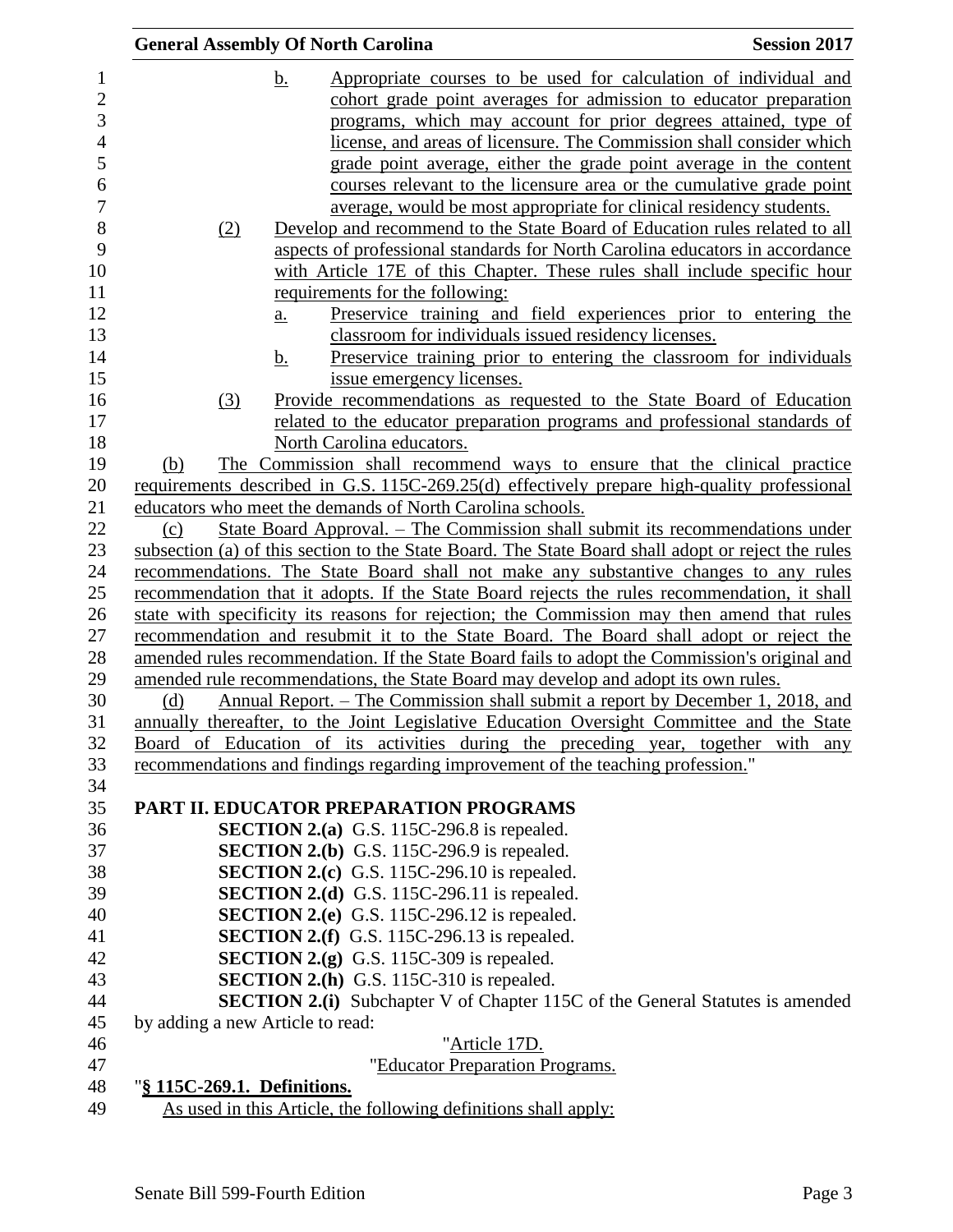|                   | <b>General Assembly Of North Carolina</b><br><b>Session 2017</b>                          |  |
|-------------------|-------------------------------------------------------------------------------------------|--|
| (1)               | Approved EPP. - An EPP that has been approved by the State Board as                       |  |
|                   | meeting the requirements established by rule,<br>as<br>provided<br>in                     |  |
|                   | G.S. 115C-269.10.                                                                         |  |
| (2)               | Authorized EPP. $-$ An EPP that (i) has met the accountability performance                |  |
|                   | standards described in G.S. 115C-269.35 and (ii) has been approved by the                 |  |
|                   | State Board or accredited by CAEP to prepare, train, and recommend                        |  |
|                   | students for licensure.                                                                   |  |
| <u>(3)</u>        | CAEP. – Council for the Accreditation of Educator Preparation.                            |  |
| $\left(4\right)$  | Clinical educator. - An individual employed by a partner school, including a              |  |
|                   | classroom teacher, who assesses, supports, and develops a clinical intern's               |  |
|                   | knowledge, skills, and professional disposition during an internship.                     |  |
| $\left( 5\right)$ | Clinical intern or intern. $-$ Any student enrolled in a recognized EPP who is            |  |
|                   | jointly assigned by that EPP and a local board of education to teach under                |  |
|                   | the direction and supervision of a clinical educator, as provided in                      |  |
|                   | G.S. 115C-269.25.                                                                         |  |
| (6)               | Clinical internship or internship. $-$ Type of field experience in which a                |  |
|                   | clinical intern works under the supervision of a clinical educator and may be             |  |
|                   | delegated those duties granted to an educator by G.S. 115C-307 and any                    |  |
|                   | other part of the school program for which the clinical educator is                       |  |
|                   | responsible.                                                                              |  |
| <u>(7)</u>        | Clinical mentor or mentor. $-$ An individual employed by an elementary or                 |  |
|                   | secondary school, including a classroom teacher, who assesses, supports,                  |  |
|                   | and develops a clinical resident's knowledge, skills, and professional                    |  |
|                   | disposition during the residency.                                                         |  |
| (8)               | Clinical residency or residency. $-$ Type of field experience in which a                  |  |
|                   | clinical resident who already holds a bachelor's degree is enrolled in a                  |  |
|                   | recognized EPP and also employed by a local school administrative unit as                 |  |
|                   | an educator and supervised by the recognized EPP in partial fulfillment of                |  |
|                   | the recognized EPP's training requirements.                                               |  |
| (9)               | Clinical resident. $-$ Any student who meets the following criteria:                      |  |
|                   | Holds a bachelor's degree.<br>a.                                                          |  |
|                   | Is enrolled in a recognized EPP.<br><u>b.</u>                                             |  |
|                   | Is employed by a local school administrative unit as an educator and<br>$\underline{c}$ . |  |
|                   | supervised by the recognized EPP in partial fulfillment of the                            |  |
|                   | recognized EPP's training requirements.                                                   |  |
| (10)              | Educator preparation program or EPP. - Any entity that prepares, trains, and              |  |
|                   | recommends students for teacher licensure.                                                |  |
| (11)              | Field experience. – Placement of students enrolled in a recognized EPP in                 |  |
|                   | settings to provide opportunities to observe, practice, and demonstrate                   |  |
|                   | knowledge and skills. A field experience may include preclinical classroom                |  |
|                   | experiences.                                                                              |  |
| (12)              | Field supervisor. $-$ An individual who is employed by a recognized EPP to                |  |
|                   | observe students, monitor their performance, and provide constructive                     |  |
|                   | feedback to improve their effectiveness as educators during their clinical                |  |
|                   | internship or residency.                                                                  |  |
| (13)              | Initially authorized EPP. - An EPP that has been either approved by the                   |  |
|                   | State Board or accredited by CAEP to prepare, train, and recommend                        |  |
|                   | students for licensure, but lacks data required by the performance standards              |  |
|                   | described in G.S. 115C-269.35.                                                            |  |
| (14)              | Partner school. - An elementary or secondary school located in North                      |  |
|                   | Carolina that includes (i) a public school governed by a local board of                   |  |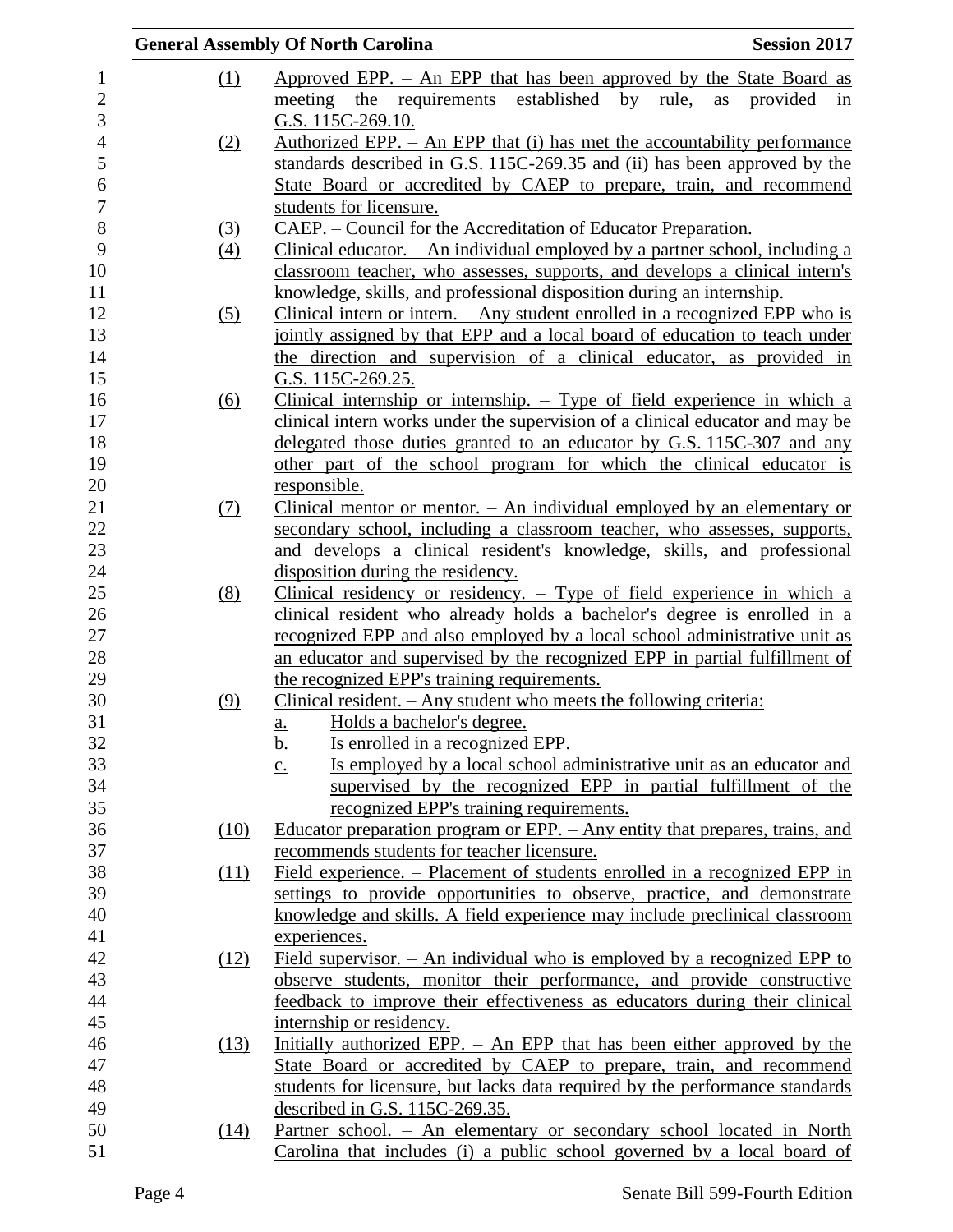|                               | <b>General Assembly Of North Carolina</b>                                                                                                         | <b>Session 2017</b> |
|-------------------------------|---------------------------------------------------------------------------------------------------------------------------------------------------|---------------------|
|                               | education, a charter school board of directors, a regional school board of                                                                        |                     |
|                               | directors, or a UNC laboratory school board of trustees; (ii) a Department of                                                                     |                     |
|                               | Defense Elementary and Secondary School established pursuant to 10                                                                                |                     |
|                               | U.S.C. $\S$ 2164; and (iii) a nonpublic school that meets the requirements of                                                                     |                     |
|                               | Part 1 or 2 of Article 39 of this Chapter.                                                                                                        |                     |
| (15)                          | Recognized educator preparation program or recognized EPP. - An entity                                                                            |                     |
|                               | that is initially authorized or authorized by the State Board to recommend                                                                        |                     |
|                               | students for educator licensure.                                                                                                                  |                     |
| (16)                          | Student. - An individual enrolled in a recognized educator preparation                                                                            |                     |
|                               | program.                                                                                                                                          |                     |
|                               | "§ 115C-269.5. Educator preparation programs.                                                                                                     |                     |
| (a)                           | Role of EPPs. – An EPP shall prepare students for educator licensure and meet the                                                                 |                     |
|                               | standards and requirements set forth in this Article. To recommend students for licensure, an                                                     |                     |
|                               | EPP shall be recognized by the State Board.                                                                                                       |                     |
| (b)                           | State Board Authority. – The State Board shall initially authorize and recognize an                                                               |                     |
|                               | EPP as required by this Article. The State Board shall have authority to regulate EPPs in                                                         |                     |
| accordance with this Article. |                                                                                                                                                   |                     |
| (c)                           | Initial Authorization. – The State Board shall assign the status of initially authorized                                                          |                     |
|                               | to an EPP if it has not yet generated sufficient data to meet the performance standards, but the                                                  |                     |
|                               | EPP meets one of the following criteria:                                                                                                          |                     |
| (1)                           | The EPP is approved by the State Board.                                                                                                           |                     |
| (2)                           | The EPP is nationally accredited by CAEP.                                                                                                         |                     |
|                               | Authorization. – The State Board shall assign the status of authorized to an EPP if                                                               |                     |
| (d)                           | the EPP meets the following criteria:                                                                                                             |                     |
|                               | The EPP is approved by the State Board or nationally accredited by CAEP.                                                                          |                     |
| (1)<br>(2)                    | The EPP satisfies the performance standards to the extent that the EPP has                                                                        |                     |
|                               | not been assigned revoked status described in G.S. 115C-269.45.                                                                                   |                     |
|                               |                                                                                                                                                   |                     |
| (e)                           | The State Board shall assign the status of recognized EPP to an EPP that has the<br>status of initially authorized or authorized.                 |                     |
|                               |                                                                                                                                                   |                     |
| (a)                           | "§ 115C-269.10. Educator preparation program approval process.<br>State Board Authority. - The State Board shall have authority to approve an EPP |                     |
|                               |                                                                                                                                                   |                     |
|                               | that meets the requirements established by rule as provided in subsection (b) of this section.                                                    |                     |
| (b)                           | <u>Rules for Granting State Approval. – The State Board shall adopt rules for granting</u>                                                        |                     |
|                               | approval to EPPs in accordance with this Article. The rules shall ensure the following:                                                           |                     |
| $\Omega$                      | A rigorous approval process that requires that the criteria in this Article are                                                                   |                     |
|                               | met.                                                                                                                                              |                     |
| (2)                           | An application process, peer review, and technical assistance provided by                                                                         |                     |
|                               | the State Board.                                                                                                                                  |                     |
| (3)                           | An approval period of five years and process for renewal of approval.                                                                             |                     |
| (c)                           | Minimum Approval Standards. - At a minimum, the rules established as provided in                                                                  |                     |
|                               | subsection (b) of this section shall include the following standards:                                                                             |                     |
| (1)                           | Students shall develop a deep understanding of the critical concepts and                                                                          |                     |
|                               | principles of their discipline and, by completion,                                                                                                | be able to use      |
|                               | discipline-specific practices flexibly to advance the learning of all students                                                                    |                     |
|                               | toward attainment of college- and career-ready standards.                                                                                         |                     |
| (2)                           | Effective partnerships and high-quality clinical practice shall be central to                                                                     |                     |
|                               | preparation so that students develop the knowledge, skills, and professional                                                                      |                     |
|                               | dispositions necessary to demonstrate positive impact on all elementary and                                                                       |                     |
|                               | secondary students' learning and development.                                                                                                     |                     |
| (3)                           | Quality of students shall be a continuing and purposeful part of the EPP's                                                                        |                     |
|                               | responsibility from recruitment, at admission, through the progression of                                                                         |                     |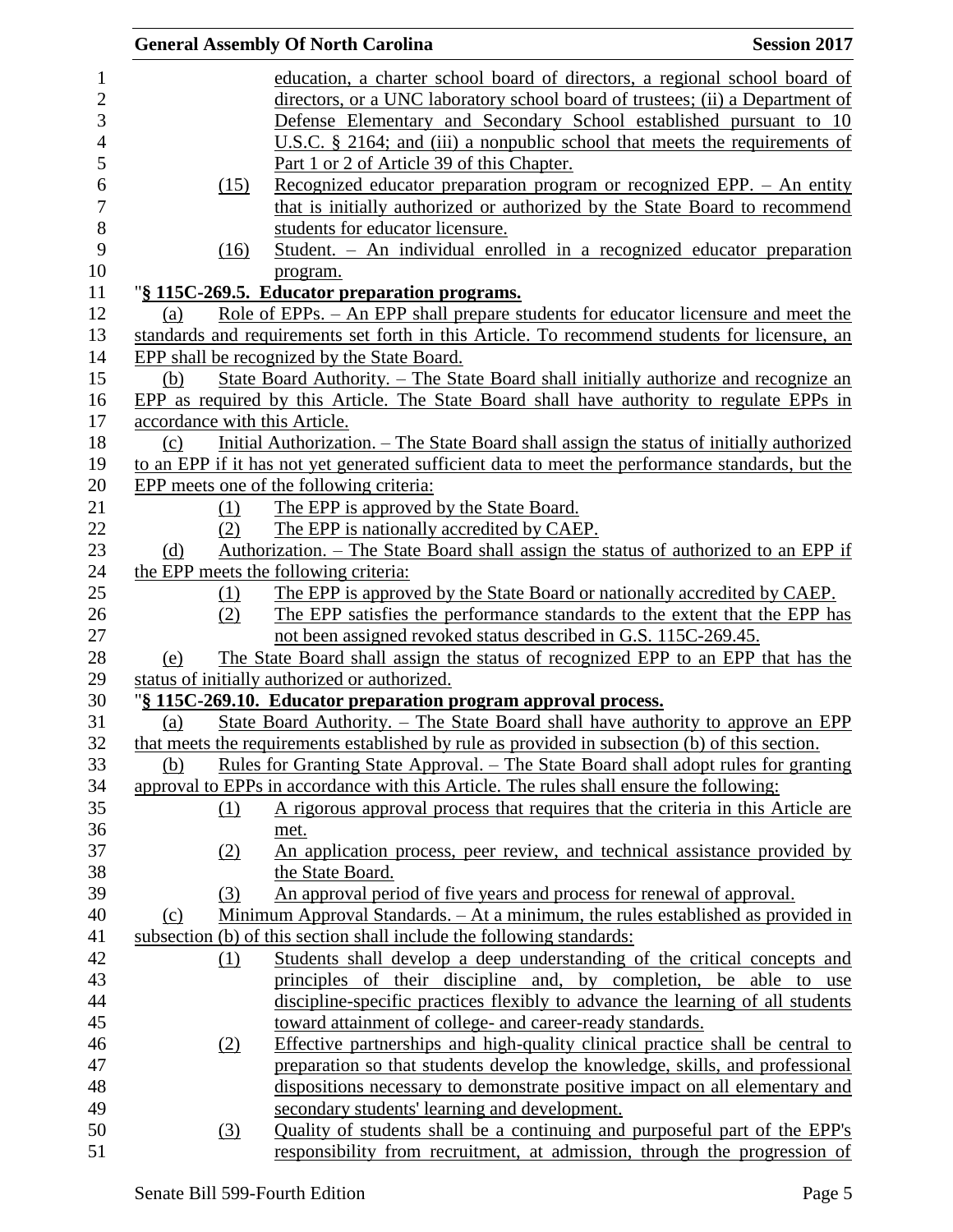|                            | <b>General Assembly Of North Carolina</b>                                                                                            | <b>Session 2017</b> |
|----------------------------|--------------------------------------------------------------------------------------------------------------------------------------|---------------------|
|                            | courses and field experiences, and to decisions that completers are prepared                                                         |                     |
|                            | to teach effectively and are recommended for licensure. The EPP shall                                                                |                     |
|                            | demonstrate that development of student quality is the goal of educator                                                              |                     |
|                            | preparation in all phases of the program through evidence of impact under                                                            |                     |
|                            | subdivision (4) of this subsection.                                                                                                  |                     |
|                            | The EPP shall demonstrate the impact of its completers on elementary and                                                             |                     |
| $\underline{(4)}$          |                                                                                                                                      |                     |
|                            | secondary student learning and development, classroom instruction, and                                                               |                     |
|                            | schools, and the satisfaction of its completers with the relevance and                                                               |                     |
|                            | effectiveness of their preparation.                                                                                                  |                     |
| $\left( 5\right)$          | The EPP shall maintain a quality assurance system comprised of valid data                                                            |                     |
|                            | from multiple measures, including evidence of students' and completers'                                                              |                     |
|                            | positive impact on elementary and secondary student learning and                                                                     |                     |
|                            | development. The EPP shall support continuous improvement that is                                                                    |                     |
|                            | sustained and evidence-based and that evaluates the effectiveness of its                                                             |                     |
|                            | completers. The EPP shall use the results of inquiry and data collection to                                                          |                     |
|                            | establish priorities, enhance program elements and capacity, and test                                                                |                     |
|                            | innovations to improve completers' impact on elementary and secondary                                                                |                     |
|                            | student learning and development.                                                                                                    |                     |
| (d)                        | Application. – An EPP seeking to be approved by the State Board shall complete the                                                   |                     |
|                            | application process established by the State Board.                                                                                  |                     |
| (e)                        | Peer Review. – An EPP seeking to be approved by the State Board shall undergo a                                                      |                     |
|                            | peer review process established by the State Board that includes highly qualified and trained                                        |                     |
|                            | members to adequately review programs within the State.                                                                              |                     |
| (f)                        | <u> Technical Assistance. – For EPPs seeking approval, the State Board shall provide</u>                                             |                     |
|                            | technical assistance in efforts to do the following:                                                                                 |                     |
| (1)                        | Improve education quality and EPP performance.                                                                                       |                     |
| (2)                        | Inform EPPs about the program approval process as part of EPP                                                                        |                     |
|                            | performance based on outcome data.                                                                                                   |                     |
| (3)                        | Assist with State and federal reporting processes.                                                                                   |                     |
| (4)                        | Help build and maintain partnerships between elementary and secondary                                                                |                     |
|                            | schools and EPPs.                                                                                                                    |                     |
|                            | "§ 115C-269.15. Minimum admissions requirements for educator preparation programs.                                                   |                     |
| (a)                        | <u>Testing. – A recognized EPP shall not admit a student until that student has met one</u>                                          |                     |
| of the following criteria: |                                                                                                                                      |                     |
| (1)                        | Attained a passing score or prescribed minimum score set by the State Board                                                          |                     |
|                            | for a preprofessional skills test.                                                                                                   |                     |
| (2)                        | Achieved the appropriate required scores, as determined by the State Board,                                                          |                     |
|                            | on the verbal and mathematics portions of the SAT or ACT. The minimum                                                                |                     |
|                            | combined verbal and mathematics score set by the State Board for the SAT                                                             |                     |
|                            | shall be 1,100 or greater. The minimum composite score set by the State                                                              |                     |
|                            | Board for the ACT shall be 24 or greater.                                                                                            |                     |
| (3)                        | Holds a bachelor's degree.                                                                                                           |                     |
| (b)                        | Individual Grade Point Average. - A recognized EPP shall not admit a student into                                                    |                     |
|                            | an EPP unless that student has earned a grade point average of at least a 2.7.                                                       |                     |
| (c)                        | Grade Point Average Exceptions. – Notwithstanding subsection (b) of this section,                                                    |                     |
|                            | the individual grade point average requirement does not apply to a clinical resident student if                                      |                     |
|                            | the hiring local school administrative unit determines that one of the following criteria is met:                                    |                     |
| (1)                        | The student has at least 10 years of relevant experience.                                                                            |                     |
|                            |                                                                                                                                      |                     |
|                            |                                                                                                                                      |                     |
| (2)                        | For a program leading to licensure in career and technical education, the<br>student has at least five years of relevant experience. |                     |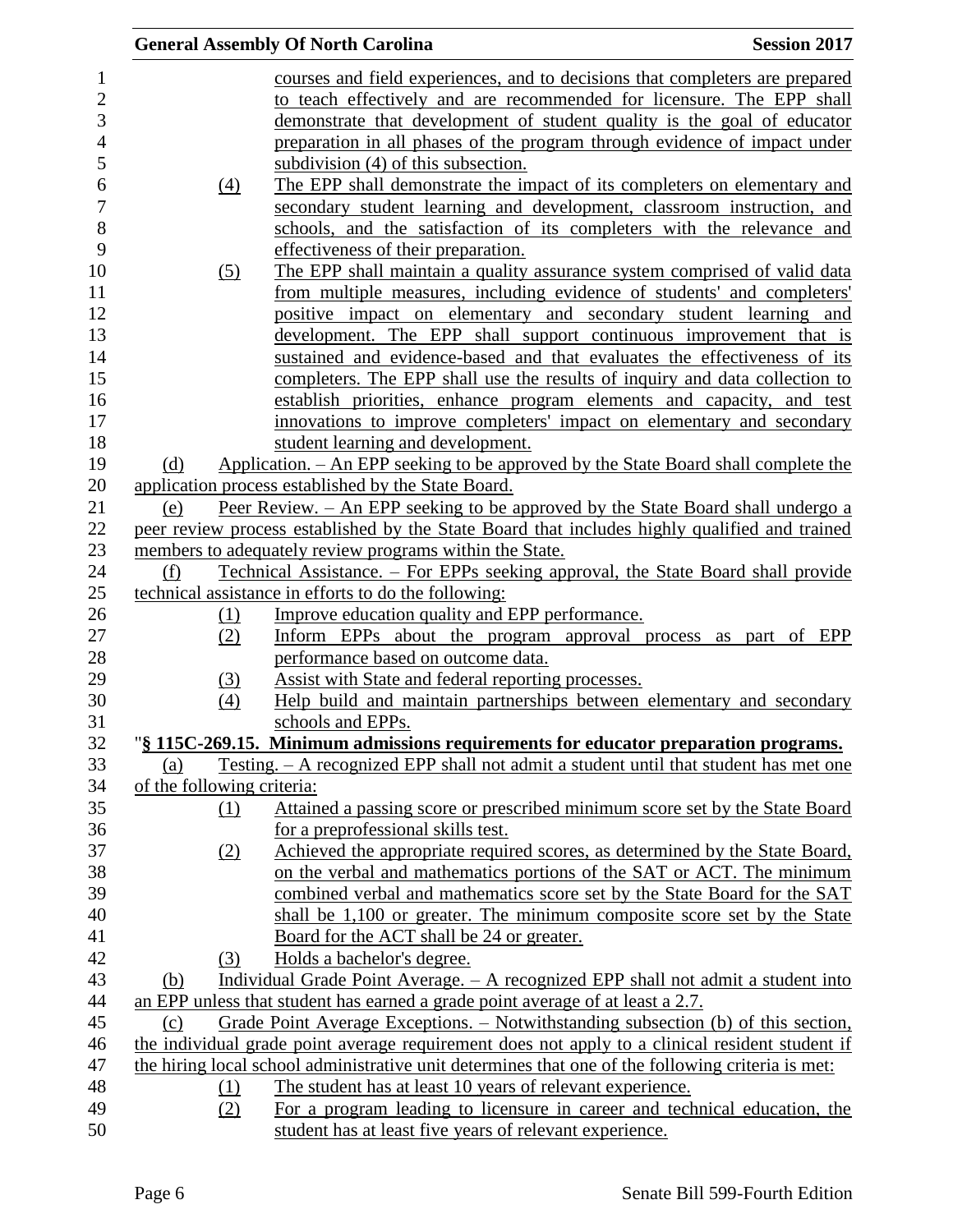| <b>General Assembly Of North Carolina</b> |                   |                                                                                  | <b>Session 2017</b>                                                                                                                        |
|-------------------------------------------|-------------------|----------------------------------------------------------------------------------|--------------------------------------------------------------------------------------------------------------------------------------------|
| (d)                                       |                   |                                                                                  | Cohort Grade Point Average. $-$ A recognized EPP shall ensure that the minimum                                                             |
|                                           |                   | cohort grade point average for each entering cohort to an EPP is at least a 3.0. |                                                                                                                                            |
|                                           |                   | "§ 115C-269.20. Content and pedagogy requirements.                               |                                                                                                                                            |
| (a)                                       |                   |                                                                                  | Content and Pedagogy Requirements. - To ensure that EPPs remain current and                                                                |
|                                           |                   |                                                                                  | reflect a rigorous course of study that is aligned to State and national standards, the State Board                                        |
|                                           |                   |                                                                                  | shall require at least the following minimum requirements with demonstrated competencies in                                                |
| its rules:                                |                   |                                                                                  |                                                                                                                                            |
| (1)                                       |                   | All EPPs shall include instruction in the following:                             |                                                                                                                                            |
|                                           | <u>a.</u>         | The identification and education of children with disabilities.                  |                                                                                                                                            |
|                                           | b.                | Positive management of student behavior                                          | and<br>effective                                                                                                                           |
|                                           |                   |                                                                                  | communication techniques for defusing and de-escalating disruptive                                                                         |
|                                           |                   | or dangerous behavior.                                                           |                                                                                                                                            |
|                                           | $\underline{c}$ . |                                                                                  | Demonstration of competencies in using digital and other                                                                                   |
|                                           |                   |                                                                                  | instructional technologies to provide high-quality, integrated digital                                                                     |
|                                           |                   | teaching and learning to all students.                                           |                                                                                                                                            |
|                                           | <u>d.</u>         | The skills and responsibilities required of educators.                           |                                                                                                                                            |
|                                           |                   |                                                                                  | The expectations for student performance based on State standards.                                                                         |
|                                           | $\frac{e}{f}$     |                                                                                  | The supply of and demand for educators in this State, as identified in                                                                     |
|                                           |                   | the vacancy report required by G.S. 115C-299.5(e).                               |                                                                                                                                            |
|                                           | g.                | The State's framework for appraisal of educators.                                |                                                                                                                                            |
| (2)                                       |                   |                                                                                  | EPPs providing training for elementary education teachers shall include the                                                                |
|                                           | following:        |                                                                                  |                                                                                                                                            |
|                                           | a.                |                                                                                  | Adequate coursework in the teaching of reading, writing, and                                                                               |
|                                           |                   | mathematics.                                                                     |                                                                                                                                            |
|                                           | <u>b.</u>         |                                                                                  | Assessment prior to licensure to determine if a student possesses the                                                                      |
|                                           |                   |                                                                                  | requisite knowledge in scientifically based reading, writing, and                                                                          |
|                                           |                   |                                                                                  | mathematics instruction that is aligned with the State Board's                                                                             |
|                                           |                   | expectations.                                                                    |                                                                                                                                            |
|                                           | $\underline{c}$ . |                                                                                  | Instruction in application of formative and summative assessments                                                                          |
|                                           |                   |                                                                                  | within the school and classroom setting through technology-based                                                                           |
|                                           |                   |                                                                                  | assessment systems available in State schools that measure and                                                                             |
|                                           |                   | predict expected student improvement.                                            |                                                                                                                                            |
|                                           | <u>d.</u>         | Instruction in integration of arts education across the curriculum.              |                                                                                                                                            |
| (3)                                       |                   |                                                                                  | EPPs providing training for elementary and special education general                                                                       |
|                                           |                   |                                                                                  | curriculum teachers shall ensure that students receive instruction in early                                                                |
|                                           |                   |                                                                                  | literacy intervention strategies and practices that are aligned with State and                                                             |
|                                           |                   | national reading standards and shall include the following:                      |                                                                                                                                            |
|                                           | $\underline{a}$ . |                                                                                  | Instruction in the teaching of reading, including a substantive                                                                            |
|                                           |                   |                                                                                  | understanding of reading as a process involving oral language,                                                                             |
|                                           |                   |                                                                                  | phonological and phonemic awareness, phonics, fluency, vocabulary,<br>and comprehension. Instruction shall include appropriate application |
|                                           |                   |                                                                                  | of instructional supports and services and reading interventions to                                                                        |
|                                           |                   | ensure reading proficiency for all students.                                     |                                                                                                                                            |
|                                           | <u>b.</u>         |                                                                                  | Instruction in evidence-based assessment and diagnosis of specific                                                                         |
|                                           |                   |                                                                                  | areas of difficulty with reading development and of reading                                                                                |
|                                           |                   | deficiencies.                                                                    |                                                                                                                                            |
|                                           | $\underline{c}$ . |                                                                                  | Instruction in appropriate application of instructional supports and                                                                       |
|                                           |                   |                                                                                  | services and reading interventions to ensure reading proficiency for                                                                       |
|                                           |                   | all students.                                                                    |                                                                                                                                            |
| $\left(4\right)$                          |                   |                                                                                  | EPPs providing training for middle and high school teachers shall include                                                                  |
|                                           |                   | the following:                                                                   |                                                                                                                                            |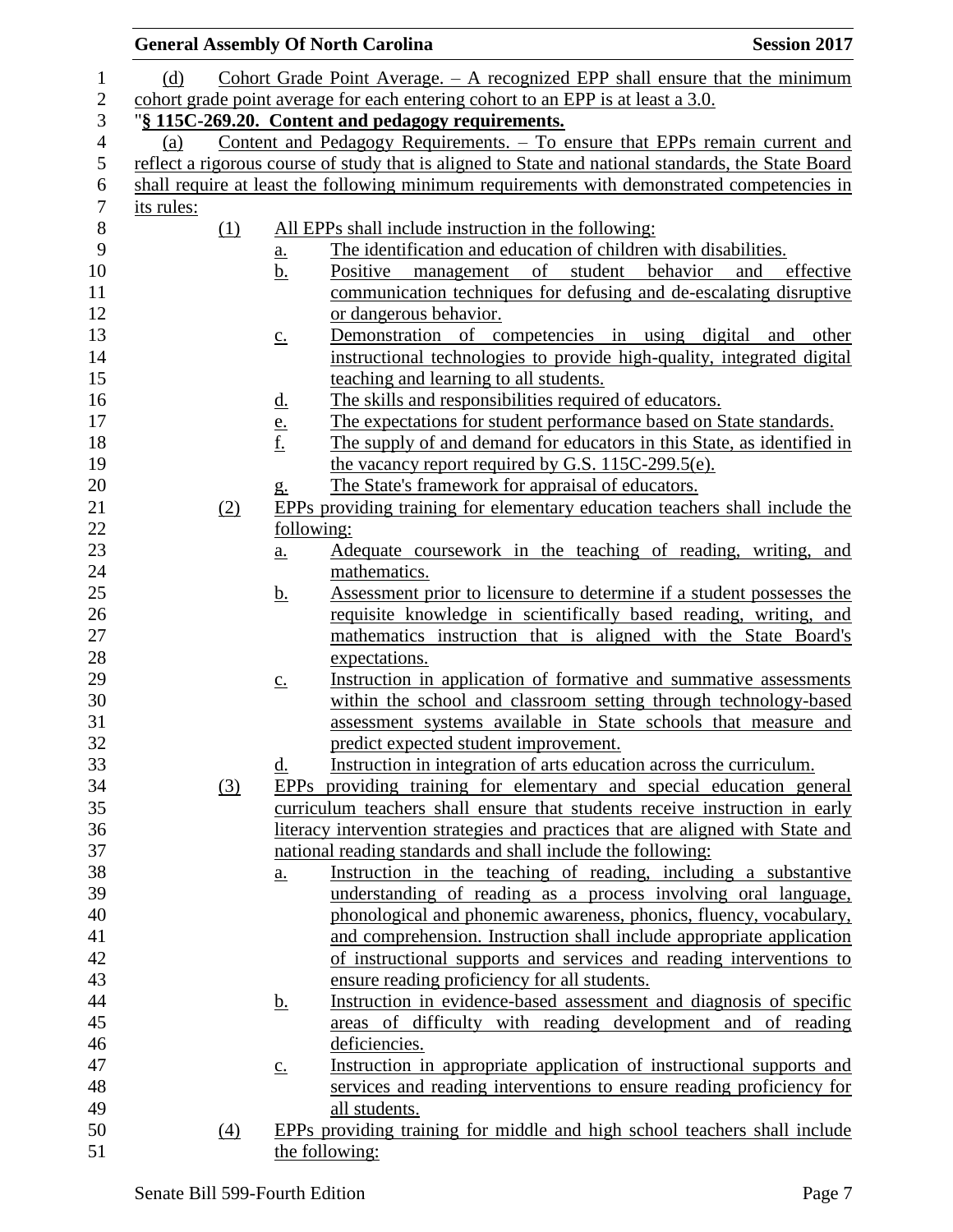|                |                       |                   | <b>General Assembly Of North Carolina</b>                                                                                                              | <b>Session 2017</b>                                                                   |
|----------------|-----------------------|-------------------|--------------------------------------------------------------------------------------------------------------------------------------------------------|---------------------------------------------------------------------------------------|
| $\mathbf{1}$   |                       | $\underline{a}$ . |                                                                                                                                                        | Adequate coursework in the relevant content area. For clinical                        |
| $\overline{c}$ |                       |                   |                                                                                                                                                        | residency programs, students may instead demonstrate mastery of the                   |
| 3              |                       |                   |                                                                                                                                                        | relevant content area through the passage of the relevant content area                |
| $\overline{4}$ |                       |                   | examination approved by the State Board.                                                                                                               |                                                                                       |
| 5              |                       | <u>b.</u>         | Adequate coursework in the teaching of the relevant content area.                                                                                      |                                                                                       |
|                |                       | $\underline{c}$ . |                                                                                                                                                        | For EPPs providing training for science teachers, adequate                            |
|                |                       |                   | preparation in issues related to science laboratory safety.                                                                                            |                                                                                       |
|                |                       |                   | "§ 115C-269.25. Clinical partnerships and practice in educator preparation programs.                                                                   |                                                                                       |
|                | (a)                   |                   | Collaborative Partnerships With Elementary and Secondary Schools. – EPPs shall                                                                         |                                                                                       |
|                |                       |                   | establish and maintain collaborative, formalized partnerships with elementary and secondary                                                            |                                                                                       |
|                |                       |                   | partner schools that are focused on student achievement, continuous school improvement, and                                                            |                                                                                       |
|                |                       |                   | the professional development of elementary and secondary educators, as well as those                                                                   |                                                                                       |
|                | preparing educators.  |                   |                                                                                                                                                        |                                                                                       |
|                | (b)                   |                   | Memorandum of Understanding With Local School Administrative Units. – EPPs                                                                             |                                                                                       |
|                |                       |                   | shall enter into a memorandum of understanding with the local school administrative unit or the                                                        |                                                                                       |
|                |                       |                   | partner school where students are placed or employed. In the memorandum, the EPP and the                                                               |                                                                                       |
|                |                       |                   | <u>local school administrative unit or partner school, as applicable, shall:</u>                                                                       |                                                                                       |
|                | (1)                   |                   | Define the collaborative relationship between the EPP and the local school                                                                             |                                                                                       |
|                |                       |                   | administrative unit or partner school and how this partnership will be                                                                                 |                                                                                       |
|                |                       |                   | focused on continuous school improvement and student achievement.                                                                                      |                                                                                       |
|                | (2)                   |                   | Adopt a plan for collaborative clinical educator or mentor selection,                                                                                  |                                                                                       |
|                |                       |                   | orientation, and student placement.                                                                                                                    |                                                                                       |
|                | (3)                   |                   | Determine how information will be shared and verified between the EPP and                                                                              |                                                                                       |
|                |                       |                   | the local school administrative unit or partner school.                                                                                                |                                                                                       |
|                | (c)                   |                   | Field Experience Requirements. – To the extent practicable, EPPs shall require, in                                                                     |                                                                                       |
|                |                       |                   | all programs leading to initial professional licensure, the following:                                                                                 |                                                                                       |
|                | (1)                   |                   | Field experiences in every semester that include organized and sequenced                                                                               |                                                                                       |
|                |                       |                   | engagement of students in settings that provide them with opportunities to<br>observe, practice, and demonstrate knowledge and skills. The experiences |                                                                                       |
|                |                       |                   | shall be systematically designed and sequenced to increase the complexity                                                                              |                                                                                       |
|                |                       |                   | and levels of engagement with which students apply, reflect upon, and                                                                                  |                                                                                       |
|                |                       |                   | expand their knowledge and skills, and to increase in each semester prior to                                                                           |                                                                                       |
|                |                       |                   | the student's internship the number of hours spent in field experiences.                                                                               |                                                                                       |
|                | (2)                   |                   | A minimum of two hours of field experience in the first semester of the                                                                                |                                                                                       |
|                |                       |                   |                                                                                                                                                        | program and a cumulative total of at least 12 hours of field experiences prior        |
|                |                       |                   | to the student's internship.                                                                                                                           |                                                                                       |
|                | (3)                   |                   | At least one field experience in a low-performing school.                                                                                              |                                                                                       |
|                | (d)                   |                   |                                                                                                                                                        | Clinical Practice Requirements. – EPPs shall require clinical practice in the form of |
|                | one of the following: |                   |                                                                                                                                                        |                                                                                       |
|                | $\Omega$              |                   | Internship that lasts for a minimum of 16 weeks. Internships may be over the                                                                           |                                                                                       |
|                |                       |                   | course of two semesters and shall, to the extent practicable, provide field                                                                            |                                                                                       |
|                |                       |                   | experiences at both the beginning and ending of the school year. It shall be                                                                           |                                                                                       |
|                |                       |                   | the responsibility of a clinical educator, in cooperation with the principal and                                                                       |                                                                                       |
|                |                       |                   | the representative of the EPP, to assign to the intern responsibilities and                                                                            |                                                                                       |
|                |                       |                   | duties that will provide adequate preparation for teaching.                                                                                            |                                                                                       |
|                | (2)                   |                   | Residency that meets the following criteria:                                                                                                           |                                                                                       |
|                |                       | <u>a.</u>         | The residency lasts for a minimum of one year.                                                                                                         |                                                                                       |
|                |                       | <u>b.</u>         |                                                                                                                                                        | The EPP provides ongoing support to a student for the full term of                    |
|                |                       |                   | the residency.                                                                                                                                         |                                                                                       |
|                |                       | $\underline{c}$ . | The EPP assigns a clinical mentor to the resident.                                                                                                     |                                                                                       |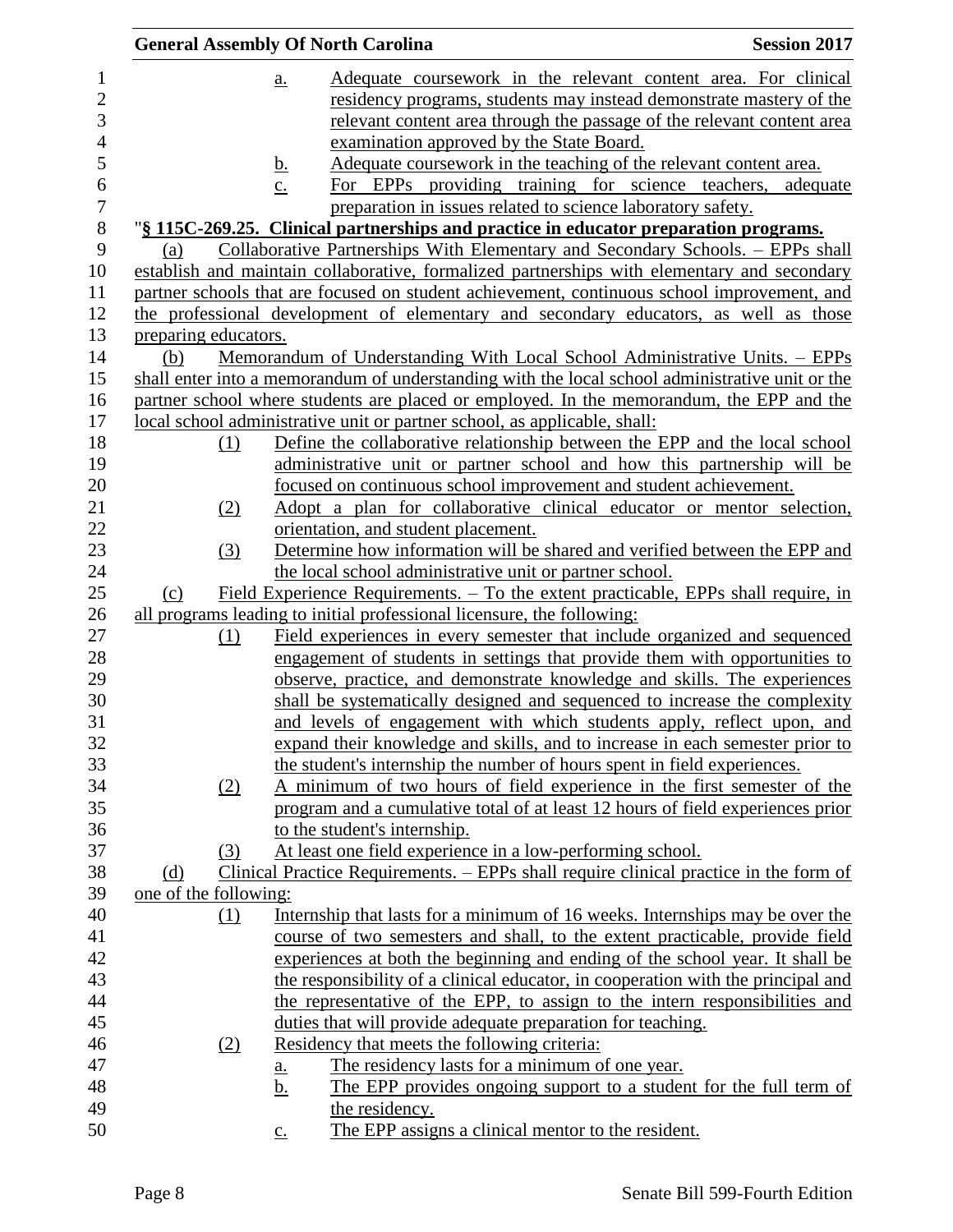|                              | <b>General Assembly Of North Carolina</b>                                                        | <b>Session 2017</b> |
|------------------------------|--------------------------------------------------------------------------------------------------|---------------------|
|                              | d.<br>The resident completes field experiences and training required by the                      |                     |
|                              | State Board prior to the residency.                                                              |                     |
| (e)                          | Clinical Educator Requirements. - The EPP shall ensure clinical educators who                    |                     |
|                              | supervise students in internships meet the following requirements:                               |                     |
| (1)                          | Be professionally licensed in the field of licensure sought by the student.                      |                     |
| (2)                          | Have a minimum of three years of experience in a teaching role.                                  |                     |
| (3)                          | Have been rated, through the educator's most recent formal evaluations, at                       |                     |
|                              | <u>least at the "proficient" level as part of the North Carolina Teacher</u>                     |                     |
|                              | Evaluation System, or the equivalent on an evaluation system utilized by                         |                     |
|                              | another state or partner school, as applicable, and have met expectations as                     |                     |
|                              | part of a student growth assessment system used by a school in the field of                      |                     |
|                              | licensure sought by the student. The principal shall determine which clinical                    |                     |
|                              | educator best meets the needs of each intern and shall assign the most                           |                     |
|                              | appropriate clinical educator to that intern, with priority consideration for                    |                     |
|                              | those clinical educators rated as "distinguished" and "accomplished." If a                       |                     |
|                              | principal determines that a teacher rated as "proficient" is the most                            |                     |
|                              | appropriate clinical educator for an intern, the principal shall maintain                        |                     |
|                              | records of the reasons for that determination.                                                   |                     |
| (f)                          | Clinical Mentor Requirements. – The EPP shall ensure clinical educators who                      |                     |
|                              | supervise students in residencies meet the following requirements:                               |                     |
| (1)                          | <u>Be professionally licensed in the field of licensure of the resident.</u>                     |                     |
| (2)                          | <u>Have a minimum of three years of experience in a teaching role.</u>                           |                     |
| (3)                          | Meet the requirements for mentor teachers under G.S. 115C-300.1(c).                              |                     |
| (g)                          | <u>Legal Protection of Interns. – An internet under the supervision of a clinical educator</u>   |                     |
|                              | or principal shall have the protection of the laws accorded to a licensed educator.              |                     |
| (h)                          | <u> Pedagogy Assessment. – EPPs shall require, in addition to a content assessment, a</u>        |                     |
|                              | nationally normed and valid pedagogy assessment to determine clinical practice performance.      |                     |
|                              | Passing scores and mastery criteria shall be determined by the State Board.                      |                     |
|                              | "§ 115C-269.30. Teacher assistants engaged in internships.                                       |                     |
| (a)                          | Program for Teacher Assistants. - The State Board shall adopt a program to                       |                     |
|                              | facilitate the process by which teacher assistants may become teachers. Teacher assistants who   |                     |
| participate in this program: |                                                                                                  |                     |
| (1)                          | Shall be enrolled in a recognized EPP.                                                           |                     |
| (2)                          | Shall be employed in a North Carolina public school.                                             |                     |
| (b)                          | Internship Assignments. – Local school administrative units are encouraged to                    |                     |
|                              | assign teacher assistants to a different classroom during an internship than the classroom they  |                     |
|                              | are assigned to as a teacher assistant. To the extent possible, they may be assigned to another  |                     |
|                              | school within the same local school administrative unit.                                         |                     |
| (c)                          | Salary and Benefits. – At the discretion of the local school administrative unit,                |                     |
|                              | teacher assistants may continue to receive their salary and benefits while interning in the same |                     |
|                              | local school administrative unit where they are employed as a teacher assistant.                 |                     |
| (d)                          | <u>Consultation With Institutions of Higher Education. – The State Board shall consult</u>       |                     |
|                              | with the Board of Governors of The University of North Carolina and the North Carolina           |                     |
|                              | Independent Colleges and Universities in the development of the program.                         |                     |
|                              | "§ 115C-269.35. Accountability for educator preparation programs.                                |                     |
| (a)                          | Performance Measures. - The State Board shall adopt rules necessary to establish                 |                     |
|                              | standards of performance to govern the continuing accountability of all EPPs. At a minimum,      |                     |
|                              | the performance standards shall be based on the following information that is disaggregated      |                     |
|                              | with respect to race, sex, and ethnicity:                                                        |                     |
| (1)                          | Performance based on the standards and criteria for annual evaluations of                        |                     |
|                              | licensed employees.                                                                              |                     |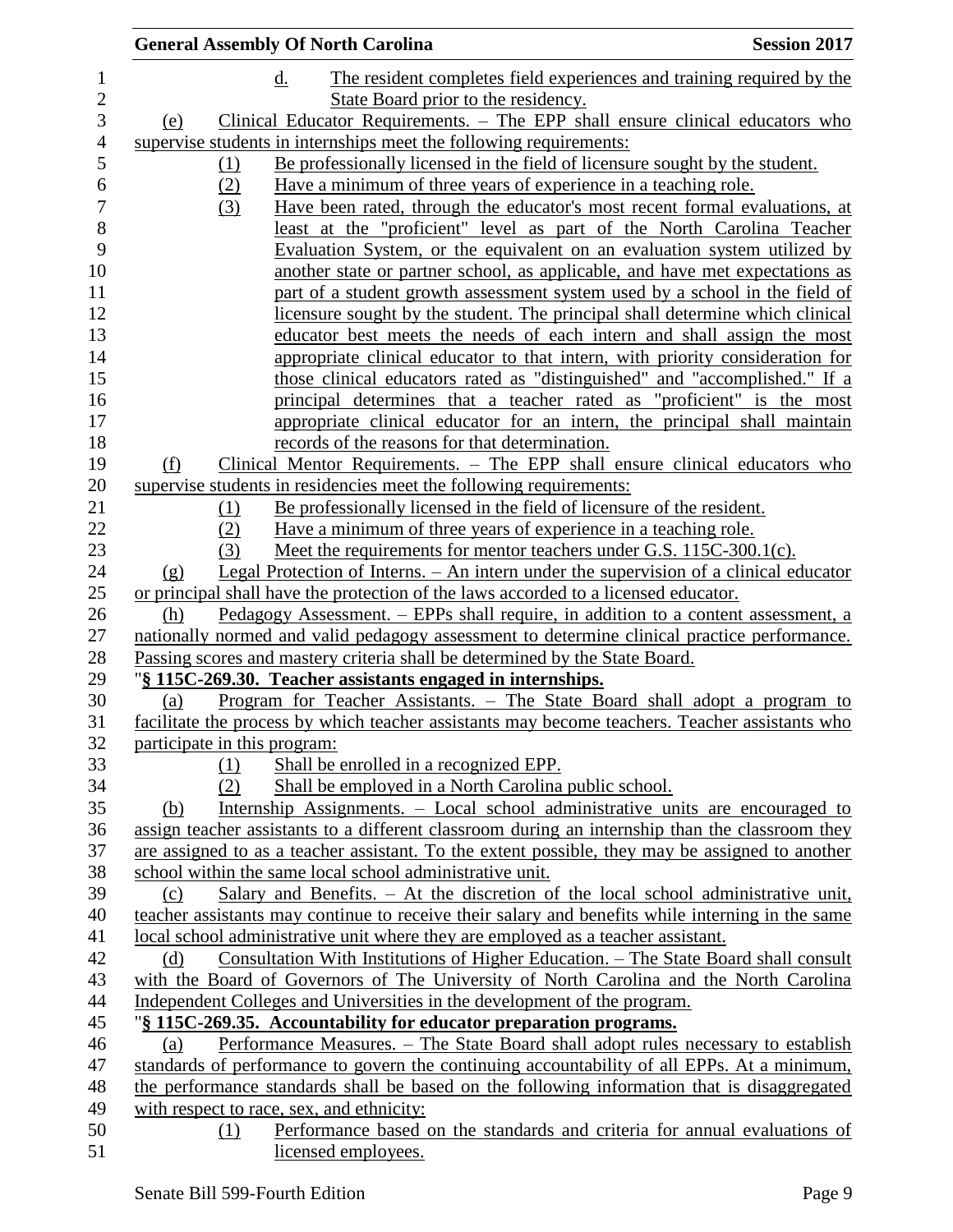|                |                   |                   | <b>General Assembly Of North Carolina</b>                                                                                                 | <b>Session 2017</b> |
|----------------|-------------------|-------------------|-------------------------------------------------------------------------------------------------------------------------------------------|---------------------|
| $\mathbf{1}$   | (2)               |                   | Proficiency and growth of students taught by educators holding an initial                                                                 |                     |
| $\overline{c}$ |                   |                   | professional license, to the extent practicable. When available, EVAAS data                                                               |                     |
| 3              |                   |                   | shall be used to measure student proficiency and growth.                                                                                  |                     |
| $\overline{4}$ | (3)               |                   | Results from an educator satisfaction survey, developed by the State Board                                                                |                     |
| 5              |                   |                   | with stakeholder input, performed at the end of the educator's first year of                                                              |                     |
| 6              |                   |                   | teaching after receiving an initial professional license.                                                                                 |                     |
| $\overline{7}$ | $\underline{(4)}$ |                   | Quality of students entering the EPP, including the average grade point                                                                   |                     |
| 8              |                   |                   | average and average score on preprofessional skills tests or college entrance                                                             |                     |
| 9              |                   |                   | exams that assess reading, writing, mathematics, and other competencies.                                                                  |                     |
| 10             | (b)               |                   | Annual Performance Reports. – The State Board shall require all recognized EPPs                                                           |                     |
| 11             |                   |                   | to submit annual performance reports. The performance reports shall provide the State Board                                               |                     |
| 12             |                   |                   | with a focused review of the EPPs and the current authorization process in order to ensure that                                           |                     |
| 13             |                   |                   | the programs produce graduates that are well prepared to teach. At a minimum, the annual                                                  |                     |
| 14             |                   |                   | report shall contain the following indicators:                                                                                            |                     |
| 15             | (1)               |                   | Performance data from subsection (a) of this section.                                                                                     |                     |
| 16             | (2)               |                   | Data related to the EPP's compliance with requirements for field supervision                                                              |                     |
| 17             |                   |                   | of students during their internship and residency experiences.                                                                            |                     |
| 18             | (3)               |                   | The following information, disaggregated by race, sex, and ethnicity:                                                                     |                     |
| 19             |                   | <u>a.</u>         | The number of students who apply.                                                                                                         |                     |
| 20             |                   | <u>b.</u>         | The number of students admitted.                                                                                                          |                     |
| 21             |                   |                   | The number of students retained.                                                                                                          |                     |
| 22             |                   | $\frac{c}{d}$     | The number of students completing the program.                                                                                            |                     |
| 23             |                   | <u>e.</u>         | The number of students employed as beginning teachers under initial                                                                       |                     |
| 24             |                   |                   | professional licenses by not later than the first anniversary of                                                                          |                     |
| 25             |                   |                   | completing the program.                                                                                                                   |                     |
| 26             |                   | <u>f.</u>         | The amount of time required by students employed as beginning                                                                             |                     |
| 27             |                   |                   | teachers under residency licenses to be issued initial professional                                                                       |                     |
| 28             |                   |                   | licenses.                                                                                                                                 |                     |
| 29             |                   | g.                | The number of students retained in the profession.                                                                                        |                     |
| 30             |                   | h.                | Any other information required by federal law.                                                                                            |                     |
| 31             | (4)               |                   | The ratio of field supervisors to students completing an internship or                                                                    |                     |
| 32             |                   |                   | <u>residency.</u>                                                                                                                         |                     |
| 33             | (5)               |                   | Graduation rates.                                                                                                                         |                     |
| 34             | (6)               |                   | Time-to-graduation rates.                                                                                                                 |                     |
| 35             | (7)               |                   | Average scores of graduates on professional, pedagogy, and content area                                                                   |                     |
| 36             |                   |                   | examinations for the purpose of licensure.                                                                                                |                     |
| 37             | (8)               |                   | Percentage of graduates receiving initial professional licenses.                                                                          |                     |
| 38             | (9)               |                   | The extent to which the program prepares educators, including general                                                                     |                     |
| 39             |                   |                   | education teachers and special education teachers, to effectively teach the                                                               |                     |
| 40             |                   |                   | following:                                                                                                                                |                     |
| 41             |                   | <u>a.</u>         | Students with disabilities.                                                                                                               |                     |
| 42             |                   | b.                | Students of limited English proficiency.                                                                                                  |                     |
| 43             | (10)              |                   | The activities offered by the program that are designed to prepare educators                                                              |                     |
| 44             |                   |                   | to do the following:                                                                                                                      |                     |
| 45             |                   | $\underline{a}$ . | Integrate technology effectively into curricula and instruction,                                                                          |                     |
| 46             |                   |                   | including activities consistent with the principles of universal design                                                                   |                     |
| 47<br>48       |                   |                   | for learning.                                                                                                                             |                     |
| 49             |                   | <u>b.</u>         | Use technology effectively to collect, manage, and analyze data to<br>improve teaching and learning for the purpose of increasing student |                     |
| 50             |                   |                   | academic achievement.                                                                                                                     |                     |
|                |                   |                   |                                                                                                                                           |                     |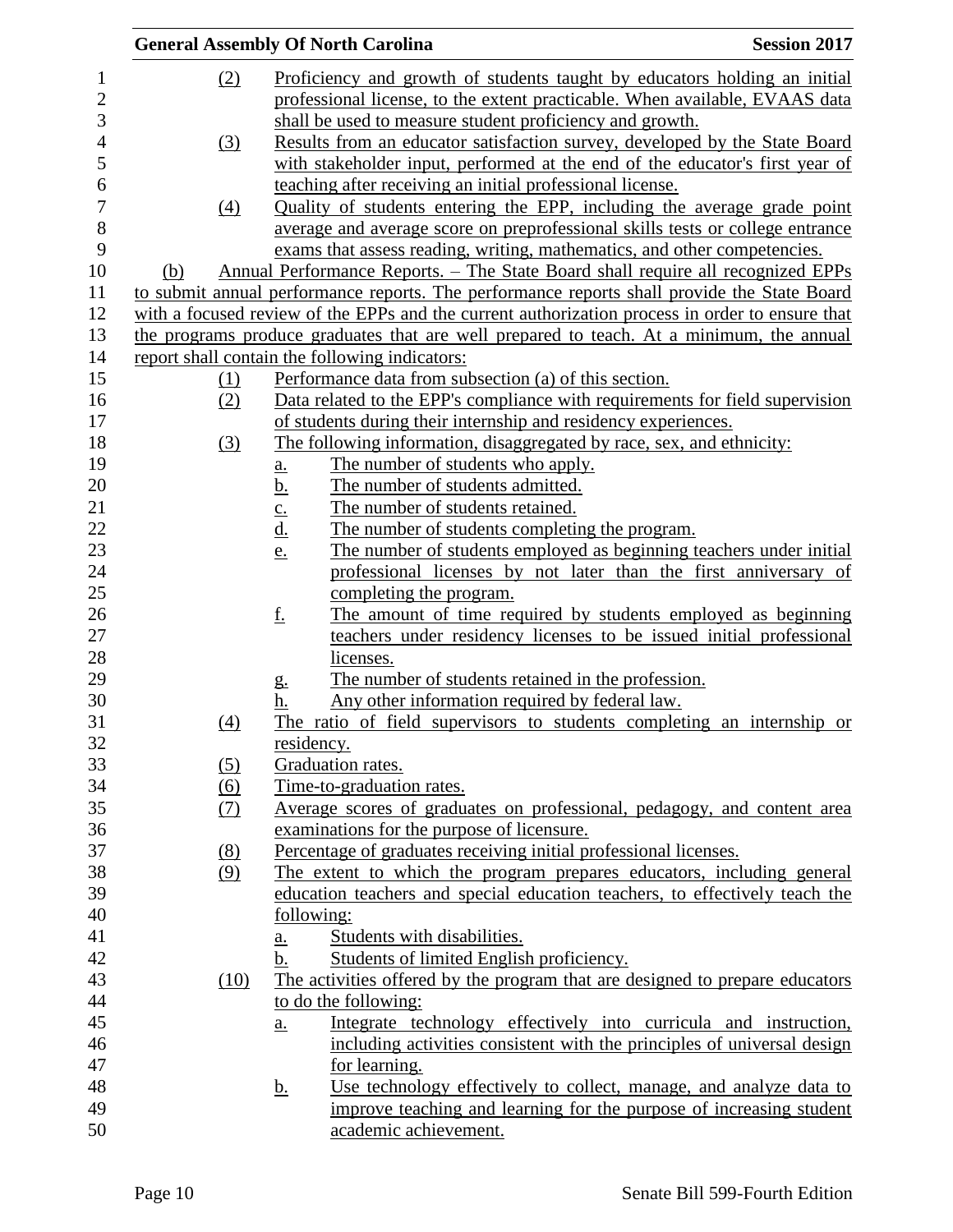|                |                                    | <b>General Assembly Of North Carolina</b>                                                                        | <b>Session 2017</b> |
|----------------|------------------------------------|------------------------------------------------------------------------------------------------------------------|---------------------|
| $\mathbf{1}$   | (11)                               | The perseverance of beginning educators in the profession, as determined on                                      |                     |
| $\overline{2}$ |                                    | the basis of the number of beginning educators who maintain status as active                                     |                     |
| 3              |                                    | contributing members in the North Carolina State Employee Retirement                                             |                     |
| $\overline{4}$ |                                    | System at least three years after licensure in comparison to similar programs.                                   |                     |
| 5              | (12)                               | The results of surveys given to school principals that involve evaluation of                                     |                     |
| 6              |                                    | the program's effectiveness in preparing participants to succeed in the                                          |                     |
| $\overline{7}$ |                                    | classroom, based on experience with employed program participants.                                               |                     |
| 8              | (13)                               | Any other information necessary to enable the State Board to assess the                                          |                     |
| 9              |                                    | effectiveness of the program on the basis of educator retention and success                                      |                     |
| 10             |                                    |                                                                                                                  |                     |
| 11             |                                    | criteria adopted by the State Board.<br>Submission of Annual Performance Reports. - Performance reports shall be |                     |
|                | (c)                                |                                                                                                                  |                     |
| 12             |                                    | provided annually to the following:                                                                              |                     |
| 13             | (1)                                | The State Board.                                                                                                 |                     |
| 14             | (2)                                | The board of trustees or board of directors of the entity submitting the report.                                 |                     |
| 15             | (d)                                | Information Requests by EPPs. - The State Board of Education shall annually                                      |                     |
| 16             |                                    | provide, upon request, the data required to be included in an EPP's annual performance report                    |                     |
| 17             |                                    | related to subdivisions (1) and (2) of subsection (a) of this section and subdivision (11) of                    |                     |
| 18             |                                    | subsection (b) of this section. The State Board of Education shall provide this information to an                |                     |
| 19             |                                    | EPP as aggregate data and disaggregated by race, sex, and ethnicity. Notwithstanding Article                     |                     |
| 20             |                                    | 21A of this Chapter, local school administrative units shall provide to the State Board of                       |                     |
| 21             |                                    | Education for the purposes of these information requests any North Carolina Educator                             |                     |
| 22             |                                    | Evaluation System effectiveness status assigned to teachers based on queries from the State                      |                     |
| 23             |                                    | Board. The State Board of Education shall not report aggregated or disaggregated data to the                     |                     |
| 24             |                                    | EPP that reveals confidential information in a teacher's personnel file, as defined by Article                   |                     |
| 25             |                                    | 21A of this Chapter, such as making the effectiveness status personally identifiable to an                       |                     |
| 26             | individual teacher.                |                                                                                                                  |                     |
| 27             |                                    | "§ 115C-269.40. Risk factors for educator preparation programs; risk-assessment model.                           |                     |
| 28             | (a)                                | <u> Risk Factor Rules. – The State Board shall adopt rules establishing risk factors for</u>                     |                     |
| 29             |                                    | assessment of the overall risk level of each EPP. The set of risk factors shall include the                      |                     |
| 30             | following:                         |                                                                                                                  |                     |
| 31             | (1)                                | A history of the EPP's compliance with State law and rules, with                                                 |                     |
| 32             |                                    | consideration given to the following:                                                                            |                     |
| 33             |                                    | The seriousness of any violation of a law or rule.<br><u>a.</u>                                                  |                     |
| 34             |                                    | Whether the violation resulted in an action being taken against the<br><u>b.</u>                                 |                     |
| 35             |                                    | EPP.                                                                                                             |                     |
| 36             |                                    | Whether the violation was promptly remedied by the EPP.<br>$\underline{\underline{c}}$ .                         |                     |
| 37             |                                    | <u>d.</u><br>The number of alleged violations.                                                                   |                     |
| 38             |                                    | Any other matter considered to be appropriate in evaluating the EPP's<br><u>e.</u>                               |                     |
| 39             |                                    | compliance history.                                                                                              |                     |
| 40             | (2)                                | Whether the program meets the accountability performance standards under                                         |                     |
| 41             |                                    | G.S. 115C-269.35.                                                                                                |                     |
| 42             | (b)                                | <u>CAEP Accreditation. – The rules for risk factors developed by the State Board may</u>                         |                     |
| 43             |                                    | include whether an EPP is accredited by CAEP.                                                                    |                     |
| 44             | (c)                                | Use of Risk Factors. – The State Board shall use the rules for risk factors when                                 |                     |
| 45             |                                    | conducting monitoring, inspections, and compliance audits of EPPs, including evaluations                         |                     |
| 46             |                                    | associated with renewals of approval under G.S. 115C-269.10.                                                     |                     |
| 47             | " <u>§ 115C-269.45. Sanctions.</u> |                                                                                                                  |                     |
| 48             | (a)                                | Accountability Statuses. – The State Board shall at least annually review the                                    |                     |
| 49             |                                    | accountability status of each EPP. The State Board shall adopt rules necessary for the sanction                  |                     |
| 50             |                                    | of EPPs that do not meet accountability standards or comply with State law or rules. The rules                   |                     |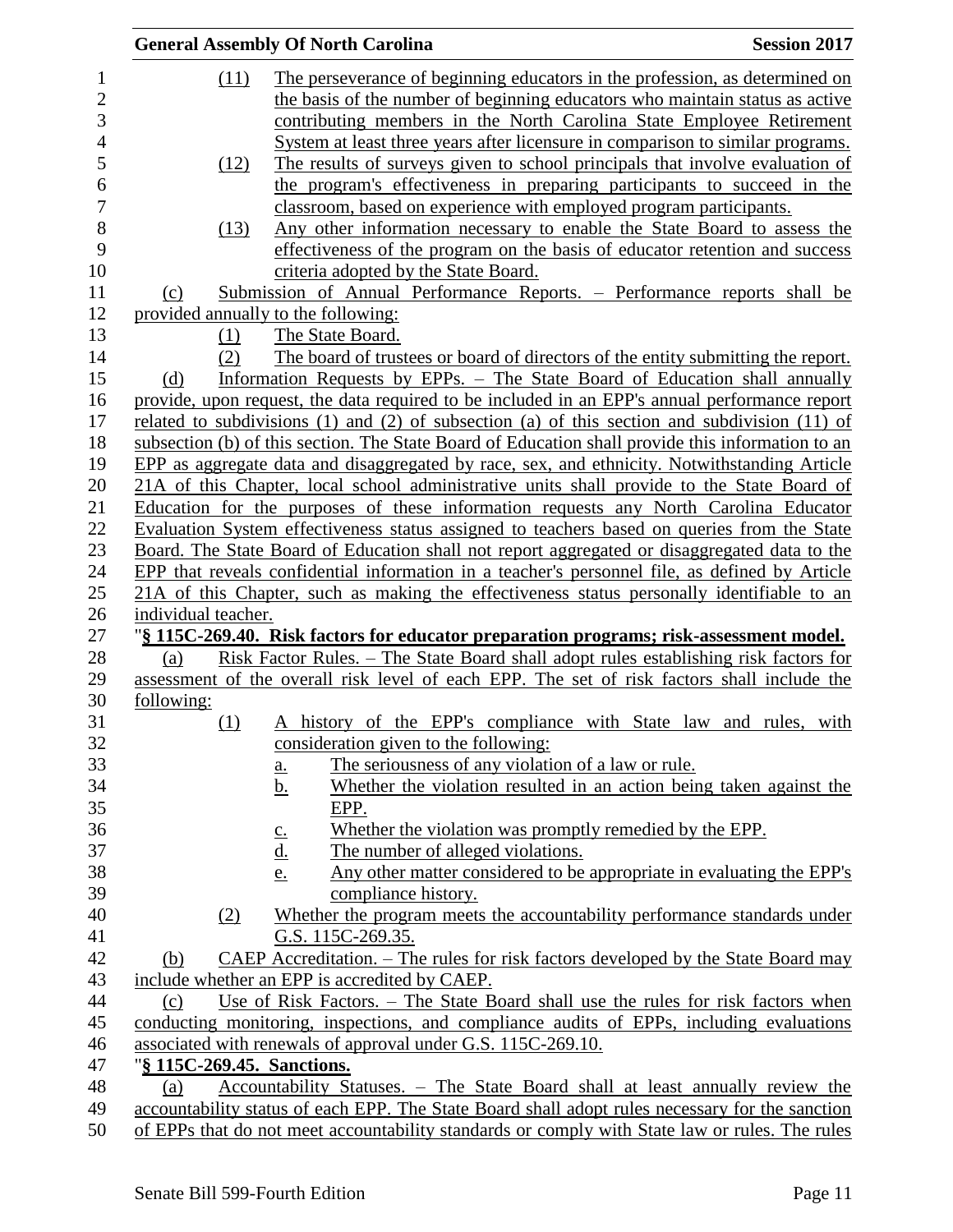|                     |                     |                   | <b>General Assembly Of North Carolina</b>                                                                                                                   | <b>Session 2017</b>         |
|---------------------|---------------------|-------------------|-------------------------------------------------------------------------------------------------------------------------------------------------------------|-----------------------------|
|                     |                     |                   | shall provide for the assignment of warned, probation, or revoked statuses according to the                                                                 |                             |
| following criteria: |                     |                   |                                                                                                                                                             |                             |
|                     | (1)                 |                   | Warned. $-$ An EPP shall be assigned warned status if the program meets any                                                                                 |                             |
|                     |                     |                   | of the following criteria:                                                                                                                                  |                             |
|                     |                     | $\underline{a}$ . | Fails to meet the performance standards set by the State Board for the                                                                                      |                             |
|                     |                     |                   | overall performance of all its students on any of the indicators set                                                                                        |                             |
|                     |                     |                   | forth in G.S. $115C-269.35(a)$ in any one year.                                                                                                             |                             |
|                     |                     | <u>b.</u>         | Fails to meet the performance standards in any two sex, race, or                                                                                            |                             |
|                     |                     |                   | ethnicity demographic groups on any of the indicators set forth in<br>G.S. 115C-269.35(a) in any one year.                                                  |                             |
|                     |                     | $\underline{C}$ . | Fails to meet the performance standards for a sex, race, or ethnicity                                                                                       |                             |
|                     |                     |                   | demographic group on any of                                                                                                                                 | the indicators set forth in |
|                     |                     |                   | G.S. 115C-269.35(a) for two consecutively measured years,                                                                                                   |                             |
|                     |                     |                   | regardless of whether the deficiency is in the same demographic                                                                                             |                             |
|                     |                     |                   | group or standard.                                                                                                                                          |                             |
|                     |                     | <u>d.</u>         | The State Board determines that the EPP has violated applicable laws                                                                                        |                             |
|                     |                     |                   | or rules that should result in warned status.                                                                                                               |                             |
|                     | (2)                 |                   | Probation. - An EPP shall be assigned probation status if the program meets                                                                                 |                             |
|                     |                     |                   | any of the following criteria:                                                                                                                              |                             |
|                     |                     | $\underline{a}$ . | Fails to meet the performance standards set by the State Board for the                                                                                      |                             |
|                     |                     |                   | overall performance of all its students on any of the indicators set                                                                                        |                             |
|                     |                     |                   | forth in G.S. 115C-269.35(a) for two consecutively measured years.                                                                                          |                             |
|                     |                     | <u>b.</u>         | Fails to meet the performance standards in any three sex, race, or                                                                                          |                             |
|                     |                     |                   | ethnicity demographic groups on any of the indicators set forth in                                                                                          |                             |
|                     |                     |                   | G.S. 115C-269.35(a) in any one year.                                                                                                                        |                             |
|                     |                     | $\underline{c}$ . | Fails to meet the performance standards for a sex, race, or ethnicity                                                                                       |                             |
|                     |                     |                   | demographic group on any of the indicators set forth in                                                                                                     |                             |
|                     |                     |                   | G.S. 115C-269.35(a) for three consecutively measured years,                                                                                                 |                             |
|                     |                     |                   | regardless of whether the deficiency is in the same demographic                                                                                             |                             |
|                     |                     |                   | group or standard.                                                                                                                                          |                             |
|                     |                     | d.                | The State Board determines that the EPP has violated applicable laws                                                                                        |                             |
|                     |                     |                   | or rules that should result in probation status.                                                                                                            |                             |
|                     | (3)                 |                   | Revoked. - An EPP shall be assigned revoked status and its approval to                                                                                      |                             |
|                     |                     |                   | recommend students for educator licensure revoked if it meets any of the                                                                                    |                             |
|                     |                     |                   | following criteria:                                                                                                                                         |                             |
|                     |                     | <u>a.</u>         | Is assigned probation status for three consecutively measured years.                                                                                        |                             |
|                     |                     | b.                | Has been on probation status for one year and the State Board                                                                                               |                             |
|                     |                     |                   | determines that revoking the program's approval is reasonably                                                                                               |                             |
|                     |                     |                   | necessary to achieve the purposes of this Article.                                                                                                          |                             |
| (b)                 |                     |                   | Revocation. - Any revocation of an EPP's accountability status shall meet the                                                                               |                             |
|                     | following criteria: |                   |                                                                                                                                                             |                             |
|                     | (1)                 |                   | Complies with the requirements of notice as described in subsection (f) of                                                                                  |                             |
|                     |                     |                   | this section.                                                                                                                                               |                             |
|                     | (2)                 |                   | Upon assignment of revoked status of EPP approval, the EPP shall not admit                                                                                  |                             |
|                     |                     |                   | new students, but may complete the training of students already admitted by                                                                                 |                             |
|                     |                     |                   | the program and recommend them for licensure. If necessary, the State                                                                                       |                             |
|                     |                     |                   | Board and other EPPs shall cooperate to assist the previously admitted                                                                                      |                             |
|                     |                     |                   | students of the revoked EPP to complete their training.                                                                                                     |                             |
|                     | (3)                 |                   | A revocation shall be effective for a period of at least two years. After two<br>years, the program may seek initial authorization to prepare educators for |                             |
|                     |                     |                   | licensure.                                                                                                                                                  |                             |
|                     |                     |                   |                                                                                                                                                             |                             |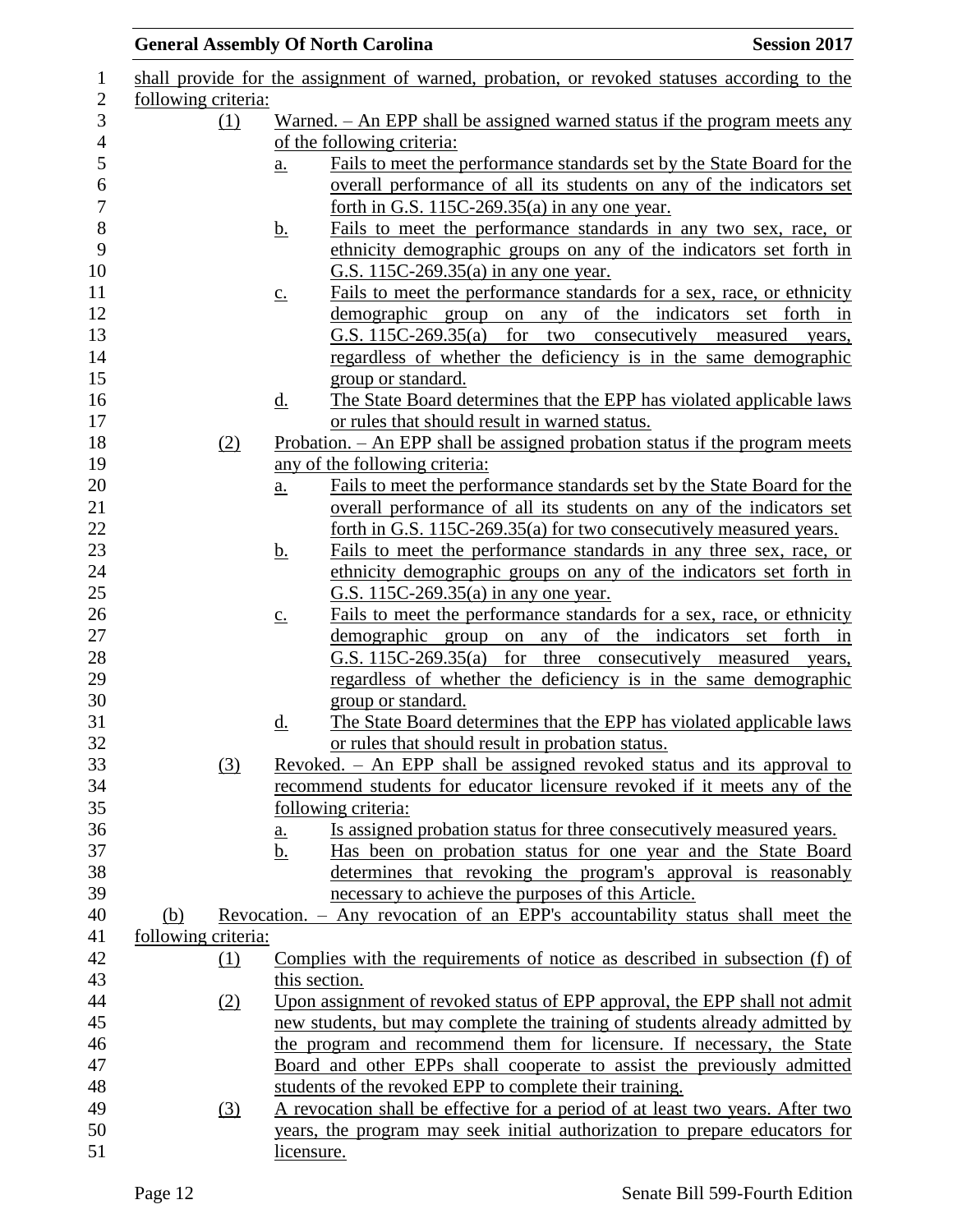|                                  | <b>General Assembly Of North Carolina</b>                                                              | <b>Session 2017</b> |
|----------------------------------|--------------------------------------------------------------------------------------------------------|---------------------|
| (c)                              | Range of Sanctions. – In addition to revocation as provided in subsections (a) and                     |                     |
|                                  | (b) of this section, the rules described in subsection (a) of this section shall provide for the State |                     |
|                                  | Board to assign other sanctions deemed necessary, including one or more of the following:              |                     |
| (1)                              | Requiring the EPP to obtain technical assistance approved by the State                                 |                     |
|                                  | Board.                                                                                                 |                     |
| (2)                              | Requiring the EPP to obtain professional services under contract with                                  |                     |
|                                  | another entity.                                                                                        |                     |
| (3)                              | Appointing a monitor to participate in and report to the State Board on the                            |                     |
|                                  | activities of the EPP.                                                                                 |                     |
| (4)                              | Managing the EPP's enrollment.                                                                         |                     |
| (d)                              | <u>Particular Fields of Licensure. – Any sanction authorized or required to be taken</u>               |                     |
|                                  | against an EPP under subsection (c) of this section may also be taken with regard to a program         |                     |
|                                  | for a particular field of licensure authorized to be offered by an EPP.                                |                     |
| (e)                              | Costs. – Any costs associated with the sanctions under subsection (c) of this section                  |                     |
| shall be paid by the EPP.        |                                                                                                        |                     |
| (f)                              | Notice, Hearing, and Appeal. – The State Board shall give written notice to the EPP                    |                     |
|                                  | by certified mail of an EPP's revocation of authorized status, including a written explanation of      |                     |
|                                  | the basis for the revocation. An EPP may commence a contested case as provided in Article 3            |                     |
|                                  | of Chapter 150B of the General Statutes as to the revocation by the State Board.                       |                     |
|                                  | "§ 115C-269.50. EPP report cards.                                                                      |                     |
|                                  | The State Board shall create a report card in a common format for each EPP that, at a                  |                     |
|                                  | minimum, summarizes the information collected in the annual performance reports, as set forth          |                     |
|                                  | in G.S. 115C-269.35(b). The State Board shall make the report cards available to the public            |                     |
|                                  | through the State Board's Internet Web site on an annual basis beginning December 15, 2019,            |                     |
|                                  | and shall submit the report to the Joint Legislative Education Oversight Committee annually by         |                     |
|                                  | that date. The State Board of Education shall also provide the information from each EPP's             |                     |
|                                  | annual performance report to the Board of Governors of The University of North Carolina to be          |                     |
|                                  | incorporated into the Teacher Quality Dashboard to provide greater accessibility and                   |                     |
|                                  | comparability of data on the performance of EPPs in the State.                                         |                     |
|                                  | "§ 115C-269.55. Reports of alleged violations regarding educator preparation programs.                 |                     |
| (a)                              | Authority. – The State Board shall adopt rules necessary to establish a process for a                  |                     |
|                                  | student to report a violation of this Article to the State Board.                                      |                     |
| (b)                              | EPP Notice to Students. – The State Board by rule shall require an EPP to notify                       |                     |
|                                  | students of the complaint process adopted under subsection (a) of this section. The notice shall       |                     |
|                                  | include the appropriate contact information, including name, mailing address, telephone                |                     |
|                                  | number, and Internet Web site address for the purpose of directing complaints to the State             |                     |
|                                  | Board. The EPP shall provide for that notification as follows:                                         |                     |
| (1)                              | On the Internet Web site of the EPP, if the program maintains a Web site.                              |                     |
| (2)                              | On a sign prominently displayed in program facilities.                                                 |                     |
| (3)                              | In the student handbook.                                                                               |                     |
| (c)                              | Notice of Complaint Process. - The State Board shall post the complaint process                        |                     |
|                                  | adopted under subsection (a) of this section on the State Board's Internet Web site.                   |                     |
| (d)                              | <u>Limits on State Board Authority. – The State Board has no authority to mediate,</u>                 |                     |
|                                  | arbitrate, or resolve contractual or commercial issues between an EPP and a student."                  |                     |
|                                  | <b>SECTION 2.(j)</b> G.S. 115C-284(e) reads as rewritten:                                              |                     |
| "(e)                             | It shall be unlawful for any board of education to employ or keep in service any                       |                     |
|                                  | principal or supervisor who neither holds nor is qualified to hold a certificate license in            |                     |
|                                  | compliance with the provision of the law or in accordance with the regulations of the State            |                     |
|                                  | Board of Education. However, a local board of education may select a retired principal or              |                     |
|                                  | retired assistant principal to serve as an interim principal for the remainder of any school year,     |                     |
| regardless of licensure status." |                                                                                                        |                     |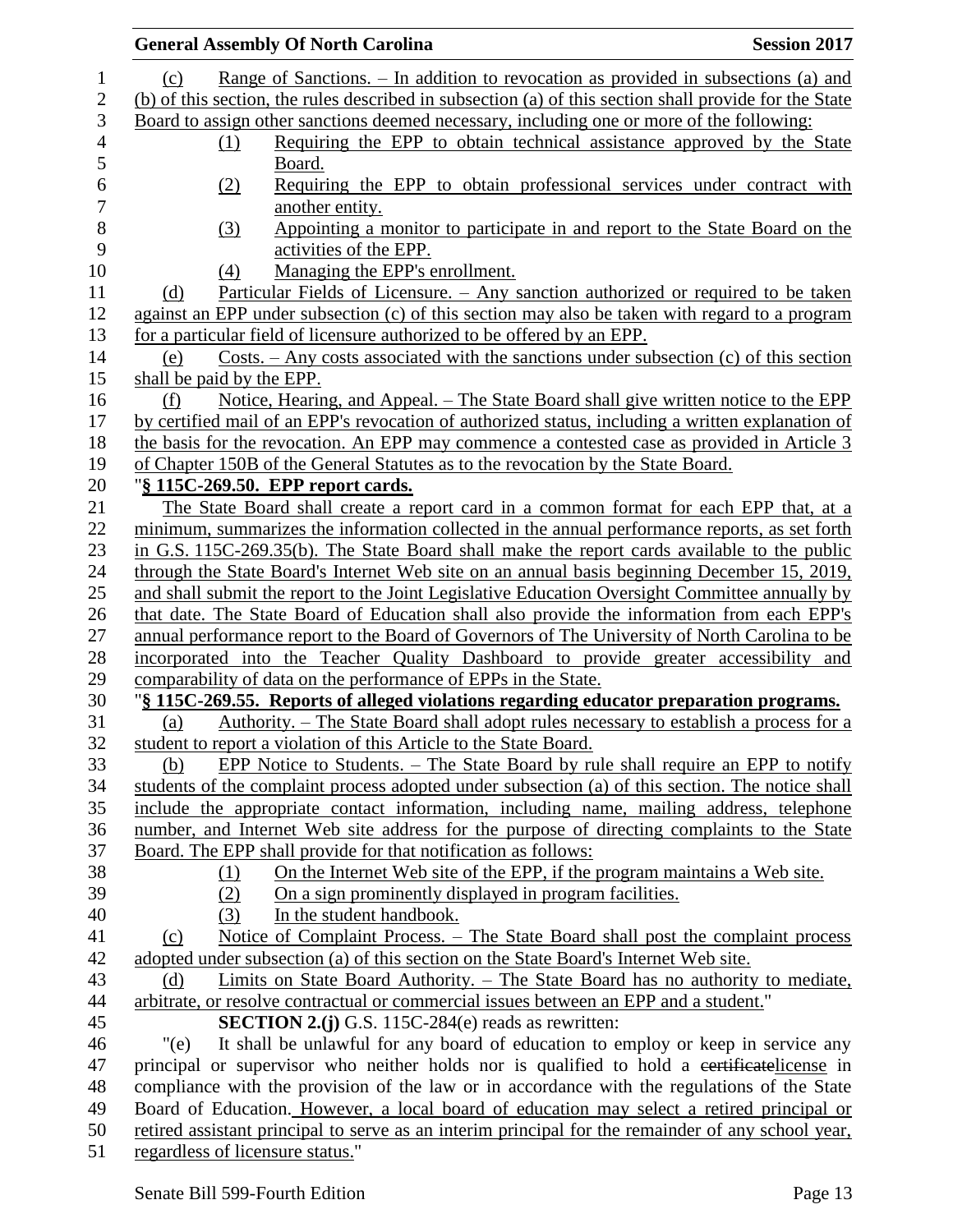|                | <b>General Assembly Of North Carolina</b>               |                                                                                                                                                 | <b>Session 2017</b> |
|----------------|---------------------------------------------------------|-------------------------------------------------------------------------------------------------------------------------------------------------|---------------------|
| 1              |                                                         | <b>SECTION 2.(k)</b> Article 19 of Subchapter V of Chapter 115C of the General                                                                  |                     |
| $\sqrt{2}$     | Statutes is amended by adding a new section to read:    |                                                                                                                                                 |                     |
| 3              |                                                         | "§ 115C-284.1. School administrator preparation programs.                                                                                       |                     |
| $\overline{4}$ |                                                         | Rules for approval of school administrator preparation programs shall incorporate the                                                           |                     |
| 5              |                                                         | criteria developed in accordance with G.S. 116-74.21 for assessing proposals under the School                                                   |                     |
| 6              | <b>Administrator Training Program."</b>                 |                                                                                                                                                 |                     |
| $\overline{7}$ |                                                         |                                                                                                                                                 |                     |
| $8\,$          | PART III. EDUCATOR LICENSURE                            |                                                                                                                                                 |                     |
| 9              |                                                         | <b>SECTION 3.(a)</b> G.S. 115C-296 is repealed.                                                                                                 |                     |
| 10             |                                                         | <b>SECTION 3.(b)</b> Article 20 of Subchapter V of Chapter 115C of the General                                                                  |                     |
| 11             | Statutes is amended by adding a new section to read:    |                                                                                                                                                 |                     |
| 12             | "§ 115C-300.1. New teacher induction programs.          |                                                                                                                                                 |                     |
| 13             | (a)                                                     | Induction Program. - The State Board of Education shall develop a new teacher                                                                   |                     |
| 14             |                                                         | induction program to provide ongoing support for teachers entering the profession.                                                              |                     |
| 15             | (b)                                                     | New Teacher Guidelines. – For the purpose of helping local boards to support new                                                                |                     |
| 16             |                                                         | teachers, the State Board shall develop and distribute guidelines that address optimum teaching                                                 |                     |
| 17             |                                                         | load, extracurricular duties, student assignment, and other working condition considerations.                                                   |                     |
| 18             |                                                         | These guidelines shall provide that teachers holding initial professional licenses not be assigned                                              |                     |
| 19             |                                                         | extracurricular activities unless they request the assignments in writing and that other                                                        |                     |
| 20             | noninstructional duties of these teachers be minimized. |                                                                                                                                                 |                     |
| 21             | (c)                                                     | <u> Mentor Teacher Training. – The State Board shall develop and coordinate a mentor</u>                                                        |                     |
| 22             |                                                         | teacher training program. The State Board shall develop criteria for selecting excellent,                                                       |                     |
| 23             |                                                         | experienced, and qualified teachers to be participants in the mentor teacher training program as                                                |                     |
| 24             | follows:                                                |                                                                                                                                                 |                     |
| 25             | (1)                                                     | Mentor teachers shall be either of the following:                                                                                               |                     |
| 26             | $\underline{a}$ .                                       | Teachers rated, through formal evaluations, at least at the "proficient"                                                                        |                     |
| 27             |                                                         | level as part of the North Carolina Teacher Evaluation System and                                                                               |                     |
| 28             |                                                         | who have met expectations for student growth.                                                                                                   |                     |
| 29             | b.                                                      | Retired teachers.                                                                                                                               |                     |
| 30             | (2)                                                     | The principal shall determine which mentor teacher best meets the needs of                                                                      |                     |
| 31             |                                                         | each new teacher and shall assign the most appropriate mentor teacher to                                                                        |                     |
| 32             |                                                         | that new teacher, with priority consideration for those mentor teachers rated                                                                   |                     |
| 33             |                                                         | as "distinguished" and "accomplished."                                                                                                          |                     |
| 34             | <u>(3)</u>                                              | If a principal determines that a teacher rated as "proficient" or a retired                                                                     |                     |
| 35             |                                                         | teacher is the most appropriate mentor for a new teacher, the principal shall                                                                   |                     |
| 36             |                                                         | maintain records of the reasons for that determination.                                                                                         |                     |
| 37             | $\underline{(4)}$                                       | A teacher may be a mentor at a different school building from which the                                                                         |                     |
| 38             |                                                         | mentor is assigned if the following criteria are met:                                                                                           |                     |
| 39             | $\underline{a}$ .                                       | The principals of each school and the mentor teacher approve of the                                                                             |                     |
| 40             |                                                         | assignment.                                                                                                                                     |                     |
| 41             | <u>b.</u>                                               | The mentor teacher is rated, through formal evaluations, at least at                                                                            |                     |
| 42             |                                                         | the "accomplished" level as part of the North Carolina Teacher                                                                                  |                     |
| 43             |                                                         | Evaluation System and has met expectations for student growth.                                                                                  |                     |
| 44<br>45       | $\underline{c}$ .                                       | The new teacher's principal maintains a record of the reasons for                                                                               |                     |
| 46             |                                                         | selecting the mentor from a different school building."<br><b>SECTION 3.(c)</b> Subchapter V of Chapter 115C of the General Statutes is amended |                     |
|                |                                                         |                                                                                                                                                 |                     |
| 47<br>48       | by adding a new Article to read:                        |                                                                                                                                                 |                     |
| 49             |                                                         | " <u>Article 17E.</u><br>"Licensure.                                                                                                            |                     |
| 50             | "§ 115C-270.1. Definitions.                             |                                                                                                                                                 |                     |
| 51             |                                                         | As used in this Article, the following definitions shall apply:                                                                                 |                     |
|                |                                                         |                                                                                                                                                 |                     |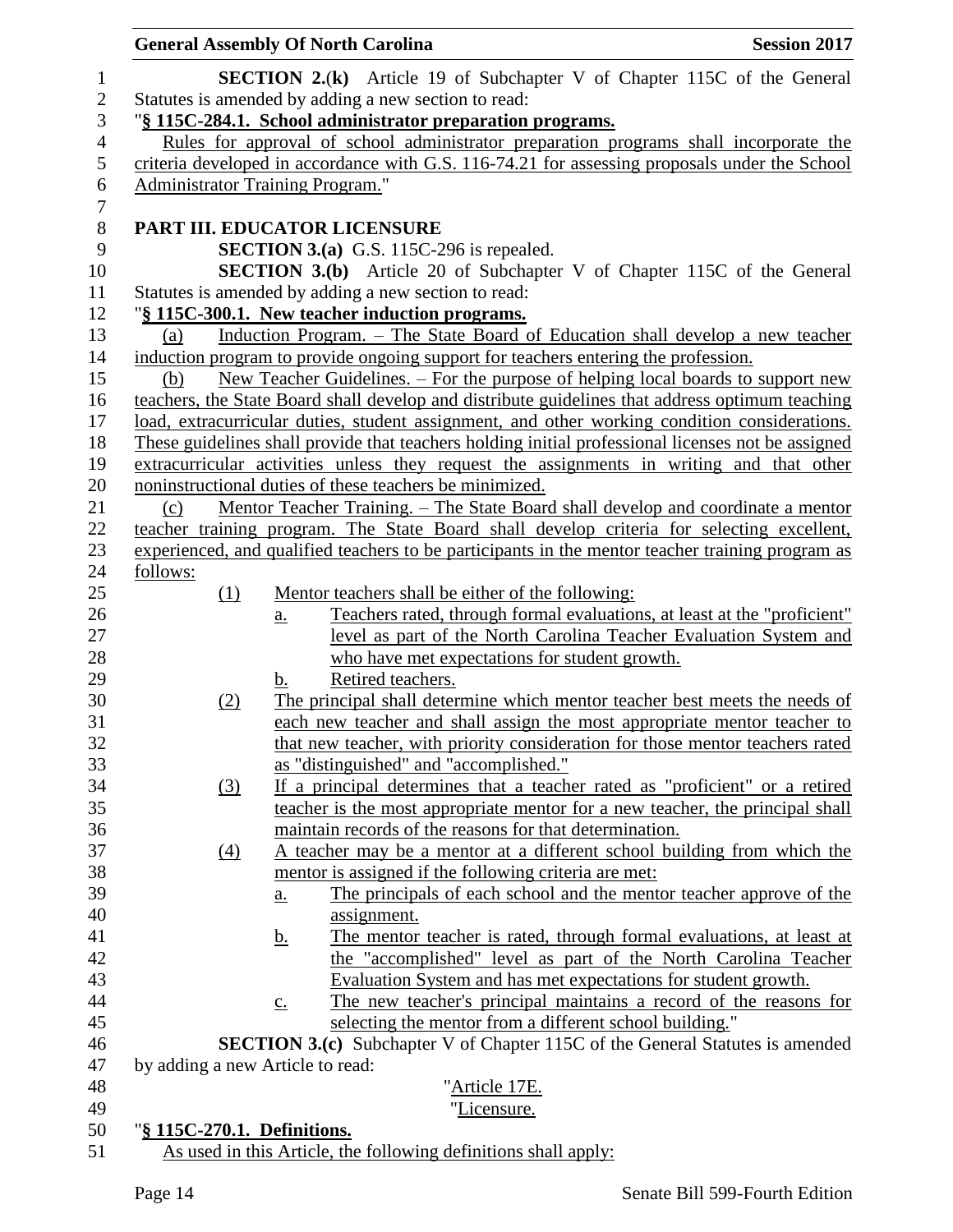|     |                              | <b>General Assembly Of North Carolina</b>                                                          | <b>Session 2017</b> |
|-----|------------------------------|----------------------------------------------------------------------------------------------------|---------------------|
|     | (1)                          | Administrator. - An administrator or supervisor who serves in general and                          |                     |
|     |                              | program administrator roles, as classified by the State Board. Administrators                      |                     |
|     |                              | shall include superintendents, assistant or associate superintendents,                             |                     |
|     |                              | principals, assistant principals, or curriculum-instructional specialists.                         |                     |
|     | (2)                          | Professional educator. - An administrator, teacher, or student services                            |                     |
|     |                              | <u>personnel.</u>                                                                                  |                     |
|     | $\left(3\right)$             | <u>Recognized educator preparation program or recognized EPP. – As defined</u>                     |                     |
|     |                              | in G.S. $115C-269.1(15)$ .                                                                         |                     |
|     | (4)                          | Student services personnel. - An individual providing specialized assistance                       |                     |
|     |                              | to students, teachers, administrators, or the education program in general, as                     |                     |
|     |                              | classified by the State Board. Student services personnel shall include                            |                     |
|     |                              | individuals employed in school counseling, school social work, school                              |                     |
|     |                              | psychology, audiology, speech-language pathology, and media coordination.                          |                     |
|     |                              | Teacher. - An individual whose major responsibility is to either teach or                          |                     |
|     | (5)                          |                                                                                                    |                     |
|     |                              | directly supervise teaching, as classified by the State Board.                                     |                     |
|     |                              | "§ 115C-270.5. State Board of Education establishes licensure requirements.                        |                     |
| (a) |                              | <u>Authority. – The State Board of Education shall have entire control of licensing all</u>        |                     |
|     |                              | applicants for professional educator positions in all public schools of North Carolina, subject to |                     |
|     |                              | the requirements of this Article. The State Board shall adopt rules for the issuance, renewal,     |                     |
|     |                              | and extension of all licenses and shall determine and fix the salary for each grade and type of    |                     |
|     | license which it authorizes. |                                                                                                    |                     |
| (b) |                              | Consultation - The State Board shall receive recommendations from the                              |                     |
|     |                              | Professional Educator Preparation and Standards Commission and seek input from The                 |                     |
|     |                              | University of North Carolina Board of Governors, the State Board of Community Colleges,            |                     |
|     |                              | educator preparation programs, and such other public and private agencies as are necessary in      |                     |
|     |                              | adopting rules required by this Article.                                                           |                     |
|     |                              | "§ 115C-270.10. Licensure fees.                                                                    |                     |
| (a) |                              | Fee Schedule. – The State Board of Education shall establish by rule a schedule of                 |                     |
|     |                              | fees for professional educator licensure and administrative changes. The fees established under    |                     |
|     |                              | this section shall not exceed the actual cost of providing the service. The schedule may include   |                     |
|     |                              | fees for any of the following services:                                                            |                     |
|     | (1)                          | Application for demographic or administrative changes to a license.                                |                     |
|     | (2)                          | Application for a duplicate license or for copies of documents in the                              |                     |
|     |                              | licensure files.                                                                                   |                     |
|     | (3)                          | Application for a renewal, extension, addition, upgrade, reinstatement, and                        |                     |
|     |                              | variation to a license.                                                                            |                     |
|     | (4)                          | Initial application for a new graduate from any recognized educator                                |                     |
|     |                              | preparation program.                                                                               |                     |
|     | (5)                          | Initial application for an out-of-state applicant.                                                 |                     |
|     | (6)                          | All other applications.                                                                            |                     |
|     |                              | An applicant must pay any nonrefundable or nontransferable service fees at the time an             |                     |
|     | application is submitted.    |                                                                                                    |                     |
|     | (b)                          | Fee Increase Reporting. – The State Board of Education shall report to the Joint                   |                     |
|     |                              | Legislative Education Oversight Committee by March 15 in any year that the amount of fees in       |                     |
|     |                              | the fee schedule established under this section has been modified during the previous 12           |                     |
|     |                              | months. The report shall include the number of personnel paid from licensure receipts, any         |                     |
|     |                              | change in personnel paid from receipts, other related costs covered by the receipts, and the       |                     |
|     |                              | estimated unexpended receipts as of June 30 of the year reported.                                  |                     |
|     |                              | "§ 115C-270.15. Examination requirements for initial professional licenses.                        |                     |
| (a) |                              | Examination Score Requirements. – The State Board of Education shall require an                    |                     |
|     |                              | applicant for an initial professional license to demonstrate the applicant's academic and          |                     |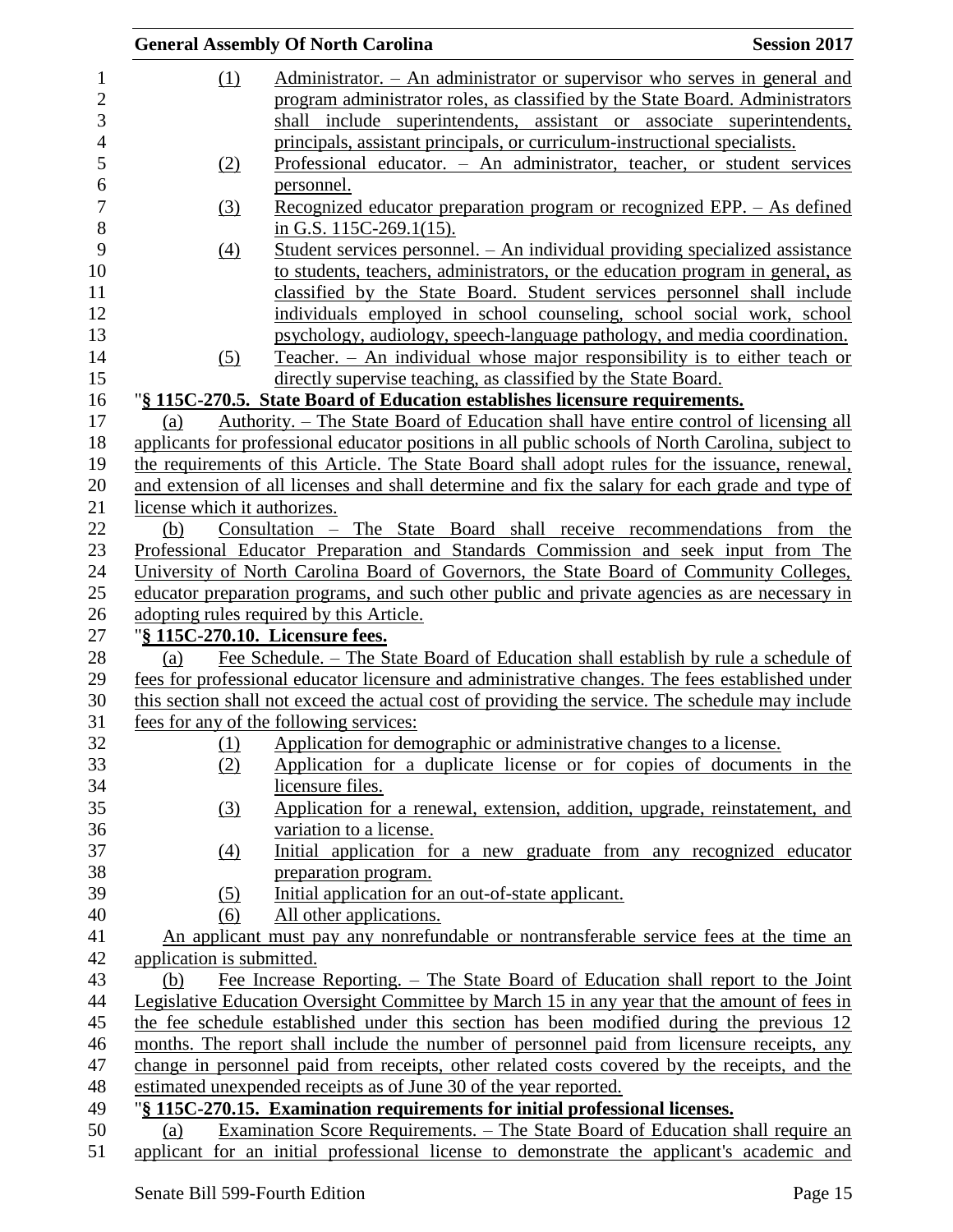# **General Assembly Of North Carolina Session 2017**

| $\mathbf{1}$     |                                                                                                                                                                                         | professional preparation by achieving a prescribed minimum score on a standard examination                               |  |  |
|------------------|-----------------------------------------------------------------------------------------------------------------------------------------------------------------------------------------|--------------------------------------------------------------------------------------------------------------------------|--|--|
| $\overline{2}$   |                                                                                                                                                                                         |                                                                                                                          |  |  |
| 3                | appropriate and adequate for that purpose. Elementary education (K-6) and special education<br>general curriculum teachers shall also achieve a prescribed minimum score on subtests or |                                                                                                                          |  |  |
| $\overline{4}$   |                                                                                                                                                                                         | standard examinations specific to teaching reading and mathematics.                                                      |  |  |
| 5                | (b)                                                                                                                                                                                     | Establishment of Minimum Scores. - The State Board shall adopt rules that                                                |  |  |
| 6                |                                                                                                                                                                                         | establish the minimum scores for any required standard examinations and other measures                                   |  |  |
| $\boldsymbol{7}$ |                                                                                                                                                                                         | necessary to assess the qualifications of professional educators as required under this section.                         |  |  |
| $8\,$            |                                                                                                                                                                                         | For purposes of this section, the State Board shall not be subject to Article 2A of Chapter 150B                         |  |  |
| 9                |                                                                                                                                                                                         | of the General Statutes. At least 30 days prior to changing any rule adopted under this section,                         |  |  |
| 10               |                                                                                                                                                                                         | the State Board shall provide written notice to all recognized educator preparation programs                             |  |  |
| 11               |                                                                                                                                                                                         | and to all local boards of education. The written notice shall include the proposed revised rule.                        |  |  |
| 12               |                                                                                                                                                                                         | The State Board of Education shall make any required standard initial professional licensure                             |  |  |
| 13               |                                                                                                                                                                                         | exam rigorous and raise the prescribed minimum score as necessary to ensure that each                                    |  |  |
| 14               |                                                                                                                                                                                         | applicant has received high-quality academic and professional preparation to teach effectively.                          |  |  |
| 15               |                                                                                                                                                                                         |                                                                                                                          |  |  |
| 16               | (c)                                                                                                                                                                                     | <u>Time Line for Completion of Examinations. – The State Board of Education shall</u>                                    |  |  |
| 17               |                                                                                                                                                                                         | permit an applicant to fulfill any such testing requirement before or during the applicant's                             |  |  |
| 18               |                                                                                                                                                                                         | second year of teaching, provided the applicant took the examination at least once during the                            |  |  |
|                  | first year of teaching.                                                                                                                                                                 |                                                                                                                          |  |  |
| 19<br>20         |                                                                                                                                                                                         | "§ 115C-270.20. Licensure requirements.<br>Teacher Licenses. - The State Board shall adopt rules for the issuance of the |  |  |
| 21               | (a)                                                                                                                                                                                     | following classes of teacher licenses, including required levels of preparation for each                                 |  |  |
| 22               | classification:                                                                                                                                                                         |                                                                                                                          |  |  |
| 23               | (1)                                                                                                                                                                                     | Continuing professional license or CPL. $-$ A five-year renewable license                                                |  |  |
| 24               |                                                                                                                                                                                         | issued to a teacher who has at least three years of licensed teaching                                                    |  |  |
| 25               |                                                                                                                                                                                         | experience and meets other requirements established by the State Board. A                                                |  |  |
| 26               |                                                                                                                                                                                         | CPL shall remain in effect for five years after retirement.                                                              |  |  |
| 27               |                                                                                                                                                                                         | <u>Emergency</u> license or EL. $-$ A one-year nonrenewable license issued to an                                         |  |  |
| 28               | (2)                                                                                                                                                                                     | individual who holds a bachelor's degree with coursework relevant to the                                                 |  |  |
| 29               |                                                                                                                                                                                         | requested licensure area, but has not successfully completed a recognized                                                |  |  |
| 30               |                                                                                                                                                                                         | educator preparation program and does not qualify for a residency license.                                               |  |  |
| 31               |                                                                                                                                                                                         | An emergency license shall only be requested by the local board of                                                       |  |  |
| 32               |                                                                                                                                                                                         | education, and applicants for emergency licenses shall meet all other                                                    |  |  |
|                  |                                                                                                                                                                                         | requirements established by the State Board, including preservice training,                                              |  |  |
| 33<br>34         |                                                                                                                                                                                         |                                                                                                                          |  |  |
| 35               |                                                                                                                                                                                         | prior to teaching.<br>Initial professional license or IPL. $-$ A three-year nonrenewable license                         |  |  |
| 36               | (3)                                                                                                                                                                                     | issued to an individual who has successfully completed a recognized                                                      |  |  |
| 37               |                                                                                                                                                                                         | educator preparation program and meets other requirements established by                                                 |  |  |
| 38               |                                                                                                                                                                                         | the State Board.                                                                                                         |  |  |
| 39               | $\left(4\right)$                                                                                                                                                                        | Lifetime license. $- A$ license issued to a teacher after 50 or more years of                                            |  |  |
| 40               |                                                                                                                                                                                         | teaching as a licensed teacher that requires no renewal.                                                                 |  |  |
| 41               | (5)                                                                                                                                                                                     | Residency License or RL. $-$ A one-year license, renewable twice, that meets                                             |  |  |
| 42               |                                                                                                                                                                                         | both of the following requirements:                                                                                      |  |  |
| 43               |                                                                                                                                                                                         | Is requested by the local board of education and accompanied by a                                                        |  |  |
| 44               |                                                                                                                                                                                         | $\underline{a}$ .<br>certification of supervision from the recognized educator preparation                               |  |  |
| 45               |                                                                                                                                                                                         |                                                                                                                          |  |  |
| 46               |                                                                                                                                                                                         | program in which the individual is enrolled.<br>The individual for whom the license is requested meets all of the        |  |  |
| 47               |                                                                                                                                                                                         | <u>b.</u><br><u>following requirements:</u>                                                                              |  |  |
| 48               |                                                                                                                                                                                         | Holds a bachelor's degree.                                                                                               |  |  |
| 49               |                                                                                                                                                                                         | <u>1.</u><br>2.<br>Has either completed coursework relevant to the requested                                             |  |  |
| 50               |                                                                                                                                                                                         | licensure area or passed the content area examination relevant                                                           |  |  |
|                  |                                                                                                                                                                                         |                                                                                                                          |  |  |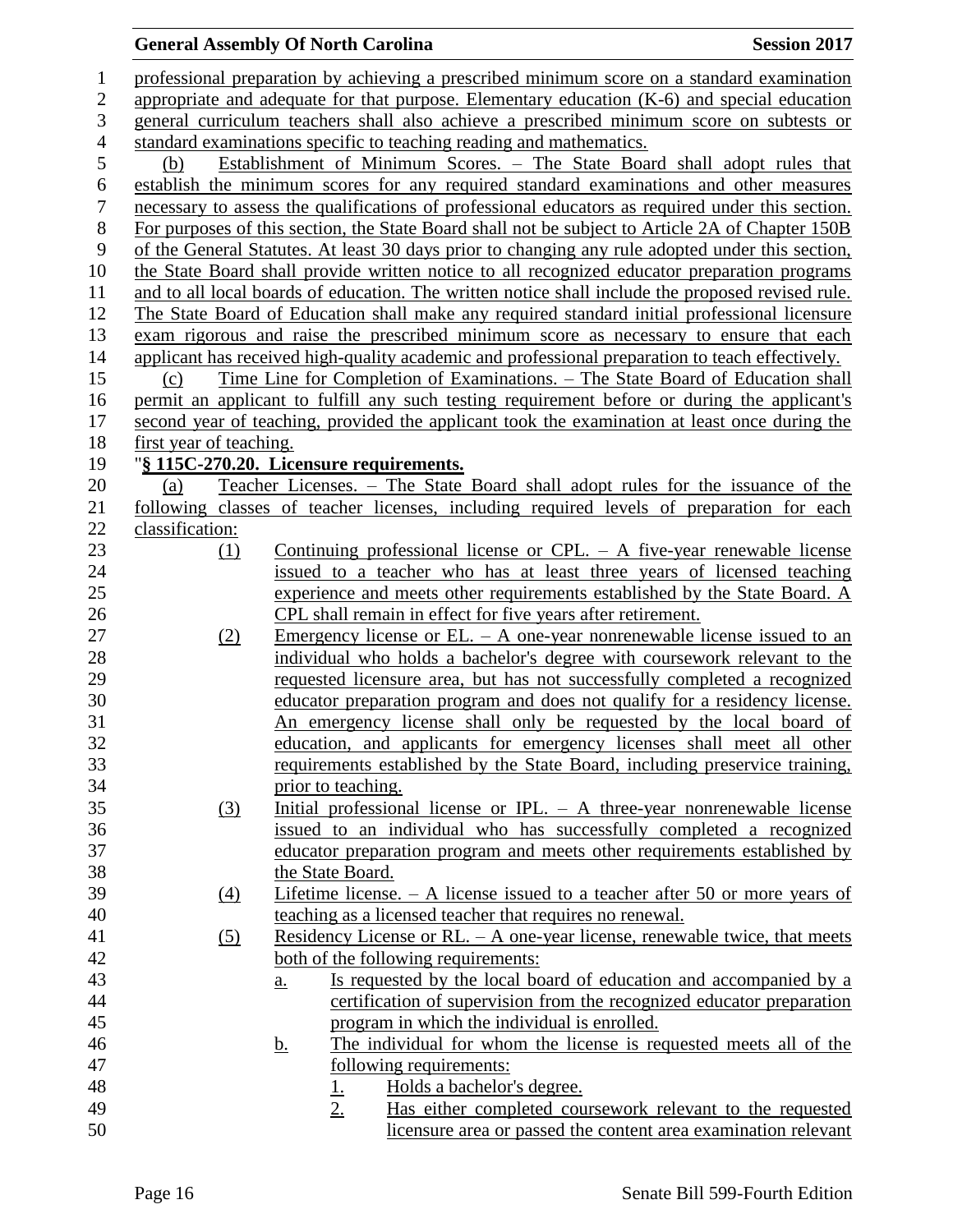|                        |          | <b>General Assembly Of North Carolina</b> |                                                                                                    | <b>Session 2017</b>                |
|------------------------|----------|-------------------------------------------|----------------------------------------------------------------------------------------------------|------------------------------------|
|                        |          |                                           | to the requested licensure area that has been approved by the                                      |                                    |
|                        |          |                                           | State Board.                                                                                       |                                    |
|                        |          |                                           | Is enrolled in a recognized educator preparation program.                                          |                                    |
|                        |          | $rac{3}{4}$                               | Meets all other requirements established by the State Board,                                       |                                    |
|                        |          |                                           | including completing preservice requirements                                                       | prior<br>to                        |
|                        |          |                                           | teaching.                                                                                          |                                    |
|                        | (6)      |                                           | Retirement licensure. $- A$ five-year renewable license issued to a teacher                        |                                    |
|                        |          |                                           | who retired with 30 or more years of teaching experience in North Carolina                         |                                    |
|                        |          |                                           | and who has been employed by a local school administrative unit after                              |                                    |
|                        |          |                                           | retirement as any of the following:                                                                |                                    |
|                        |          | $\underline{a}$ .                         | A substitute teacher.                                                                              |                                    |
|                        |          | b.                                        | A part-time provider of any of the following services: classroom                                   |                                    |
|                        |          |                                           | instruction, tutoring, mentoring                                                                   | teachers,<br>writing<br>curricula, |
|                        |          |                                           | developing and leading staff development programs for teachers, or                                 |                                    |
|                        |          |                                           | working in after-school programs.                                                                  |                                    |
| (b)                    |          |                                           | Administrator and Student Services Personnel. - The State Board shall establish                    |                                    |
|                        |          |                                           | classification and levels of preparation necessary for issuance of licenses for administrators and |                                    |
|                        |          | student services personnel.               |                                                                                                    |                                    |
| (c)                    |          |                                           | Notwithstanding the requirement in subsection (a) of this section that an individual               |                                    |
|                        |          |                                           | must hold a bachelor's degree with coursework relevant to the requested licensure area for         |                                    |
|                        |          |                                           | individuals seeking licensure in a career or technical education area, the State Board may         |                                    |
|                        |          |                                           | establish alternate criteria related to that area to establish competency in lieu of a bachelor's  |                                    |
| <u>degree.</u>         |          |                                           |                                                                                                    |                                    |
|                        |          |                                           | "§ 115C-270.25. Out-of-state license applicants.                                                   |                                    |
|                        |          |                                           | Initial applications from an individual with an out-of-state teacher's license shall require the   |                                    |
|                        |          |                                           | applicant to provide evidence of that teacher's effectiveness, when available, as measured by      |                                    |
|                        |          |                                           | the evaluation system used in that applicant's state of current licensure at the time of           |                                    |
|                        |          |                                           | application, including any growth measures included in that evaluation system. Applications        |                                    |
|                        |          |                                           | that include the evidence of that educator's effectiveness shall be prioritized for review over    |                                    |
|                        |          |                                           | initial applications from applicants with out-of-state licenses that do not include that           |                                    |
|                        |          |                                           | information. An individual who does not include evidence of that teacher's effectiveness with      |                                    |
|                        |          |                                           | the initial application shall only be eligible for an IPL.                                         |                                    |
|                        |          | "§ 115C-270.30. Licensure renewal.        |                                                                                                    |                                    |
| (a)                    |          |                                           | Licensure Renewal. - The State Board shall adopt rules establishing the                            |                                    |
|                        |          |                                           | requirements for renewal of all professional educator licenses. These requirements shall reflect   |                                    |
|                        |          |                                           | rigorous standards for continuing licensure and shall be aligned with high-quality professional    |                                    |
|                        |          |                                           | development programs that reflect State priorities for improving student achievement.              |                                    |
| (b)                    |          |                                           | Teacher Licensure Renewal. – Rules for continuing licensure for teachers shall                     |                                    |
| include the following: |          |                                           |                                                                                                    |                                    |
|                        | $\Omega$ |                                           | For all teachers, at least eight continuing education credits with at least three                  |                                    |
|                        |          |                                           | credits required in a teacher's academic subject area.                                             |                                    |
|                        | (2)      |                                           | For elementary school teachers, at least three continuing education credits                        |                                    |
|                        |          |                                           | related to literacy. Literacy renewal credits shall include evidence-based                         |                                    |
|                        |          |                                           | assessment, diagnosis, and intervention strategies for students not                                |                                    |
|                        |          |                                           | demonstrating reading proficiency. Oral language, phonemic                                         | and                                |
|                        |          |                                           | phonological awareness, phonics, vocabulary, fluency, and comprehension                            |                                    |
|                        |          |                                           | shall be addressed in literacy-related activities leading to license renewal for                   |                                    |
|                        |          |                                           | elementary school teachers.                                                                        |                                    |
|                        | (3)      |                                           | For retirement licensure, at least 640 hours of documented employment in a                         |                                    |
|                        |          |                                           | local school administrative unit each renewal cycle and eight hours of annual                      |                                    |
|                        |          |                                           | professional development approved by a local school administrative unit.                           |                                    |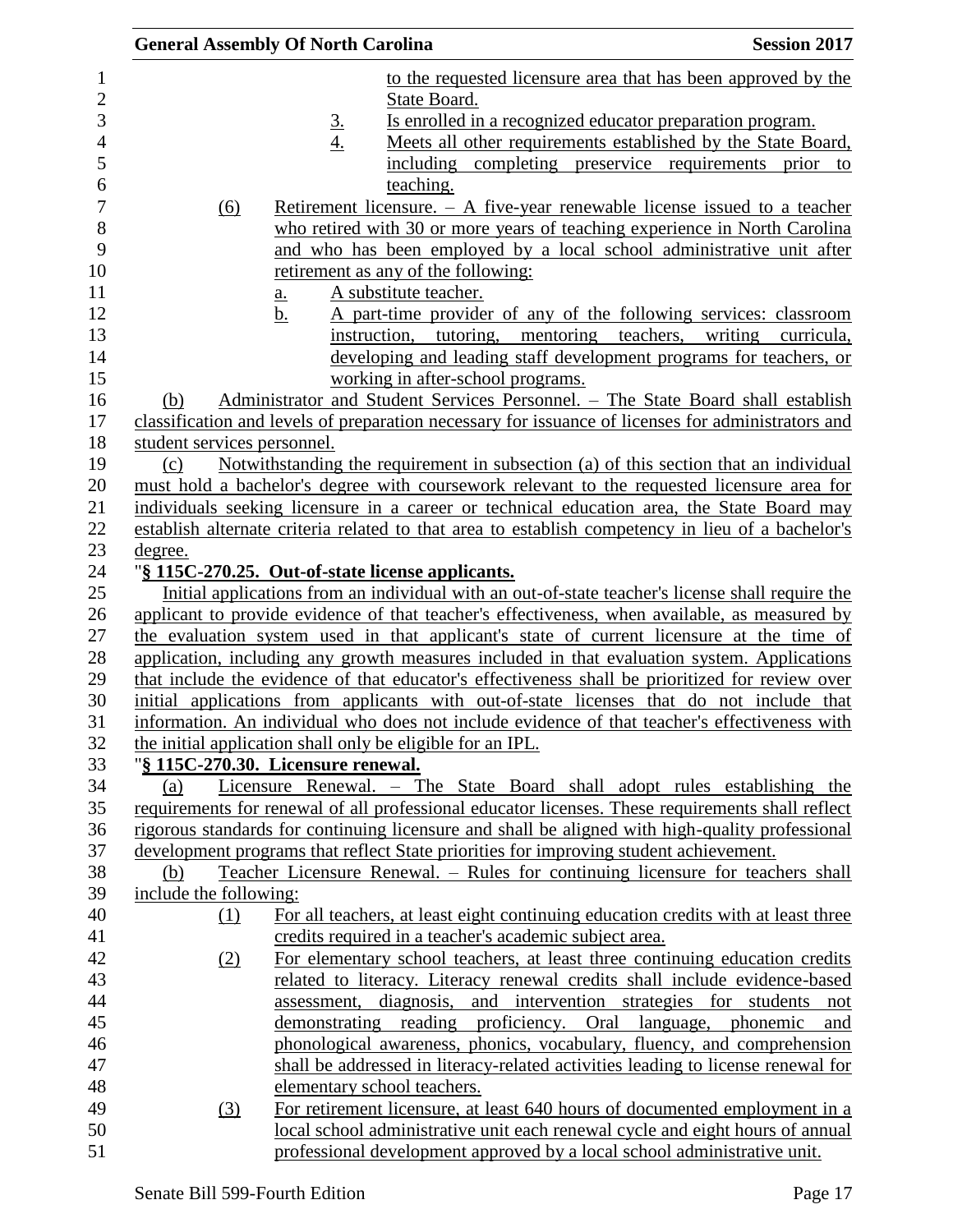|     |                   | <b>General Assembly Of North Carolina</b>                                                                                           | <b>Session 2017</b> |
|-----|-------------------|-------------------------------------------------------------------------------------------------------------------------------------|---------------------|
|     | (4)               | For all teachers employed by a local board of education, evidence of a rating                                                       |                     |
|     |                   | of at least proficient on the most recent annual evaluation to maintain the                                                         |                     |
|     |                   | current license status. A teacher who is unable to satisfy this requirement but                                                     |                     |
|     |                   | has been placed on a mandatory improvement plan may be eligible to                                                                  |                     |
|     |                   | receive an IPL if that teacher satisfies all other licensure requirements.                                                          |                     |
|     | (5)               | A member of the General Assembly is exempt from the continuing                                                                      |                     |
|     |                   | education credit requirements for teachers during any five-year licensure                                                           |                     |
|     |                   | renewal cycle in which the member serves a term or some portion thereof in                                                          |                     |
|     |                   | the General Assembly as long as the member notifies the Department of                                                               |                     |
|     |                   | Public Instruction of the exemption during that five-year licensure renewal                                                         |                     |
|     |                   | cycle.                                                                                                                              |                     |
| (c) |                   | License Renewal Rules Review. - The rules for licensure renewal shall be reviewed                                                   |                     |
|     |                   | at least once every five years by the State Board to do the following:                                                              |                     |
|     | (1)               | Reevaluate and enhance the requirements for renewal of professional                                                                 |                     |
|     |                   | educator licenses.                                                                                                                  |                     |
|     | (2)               | Consider modifications in the license renewal achievement to make it a                                                              |                     |
|     |                   | mechanism for professional educators to renew continually their knowledge                                                           |                     |
|     |                   | and professional skills.                                                                                                            |                     |
|     | (3)               | Integrate digital teaching and learning into the requirements for licensure                                                         |                     |
|     |                   | renewal.                                                                                                                            |                     |
|     |                   | "§ 115C-270.35. License suspension and revocation.                                                                                  |                     |
| (a) |                   | The State Board shall adopt rules to establish the reasons and procedures for the                                                   |                     |
|     |                   | suspension and revocation of licenses, subject to the requirements of this section.                                                 |                     |
| (b) |                   | Automatic Revocation With No Hearing. - The State Board shall automatically                                                         |                     |
|     |                   | revoke the license of a professional educator without the right to a hearing upon receiving                                         |                     |
|     |                   | verification of the identity of the professional educator together with a certified copy of a                                       |                     |
|     |                   | criminal record showing that the professional educator has entered a plea of guilty or nolo                                         |                     |
|     |                   | contendere to or has been finally convicted of any of the following crimes:                                                         |                     |
|     | (1)               | Murder in the first or second degree, G.S. 14-17.                                                                                   |                     |
|     | (2)               | Conspiracy or solicitation to commit murder, G.S. 14-18.1.<br>Rape or sexual offense, as defined in Article 7B of Chapter 14 of the |                     |
|     | (3)               |                                                                                                                                     |                     |
|     | $\underline{(4)}$ | General Statutes.<br>Felonious assault with deadly weapon with intent to kill or inflicting serious                                 |                     |
|     |                   | injury, G.S. 14-32.                                                                                                                 |                     |
|     | (5)               | Kidnapping, G.S. 14-39.                                                                                                             |                     |
|     | $\underline{(6)}$ | Abduction of children, G.S. 14-41.                                                                                                  |                     |
|     | (7)               | Crime against nature, G.S. 14-177.                                                                                                  |                     |
|     | (8)               | Incest, G.S. 14-178 or G.S. 14-179.                                                                                                 |                     |
|     | (9)               | Employing or permitting minor to assist in offense against public morality                                                          |                     |
|     |                   | and decency, G.S. 14-190.6.                                                                                                         |                     |
|     | (10)              | Dissemination to minors under the age of 16 years, G.S. 14-190.7.                                                                   |                     |
|     | (11)              | Dissemination to minors under the age of 13 years, G.S. 14-190.8.                                                                   |                     |
|     | (12)              | Displaying material harmful to minors, G.S. 14-190.14.                                                                              |                     |
|     | (13)              | Disseminating harmful material to minors, G.S. 14-190.15.                                                                           |                     |
|     | (14)              | First degree sexual exploitation of a minor, G.S. 14-190.16.                                                                        |                     |
|     | (15)              | Second degree sexual exploitation of a minor, G.S. 14-190.17.                                                                       |                     |
|     | (16)              | Third degree sexual exploitation of a minor, G.S. 14-190.17A.                                                                       |                     |
|     | (17)              | Taking indecent liberties with children, G.S. 14-202.1.                                                                             |                     |
|     | (18)              | Solicitation of child by computer to commit an unlawful sex act,                                                                    |                     |
|     |                   | G.S. 14-202.3.                                                                                                                      |                     |
|     | (19)              | Taking indecent liberties with a student, G.S. 14-202.4.                                                                            |                     |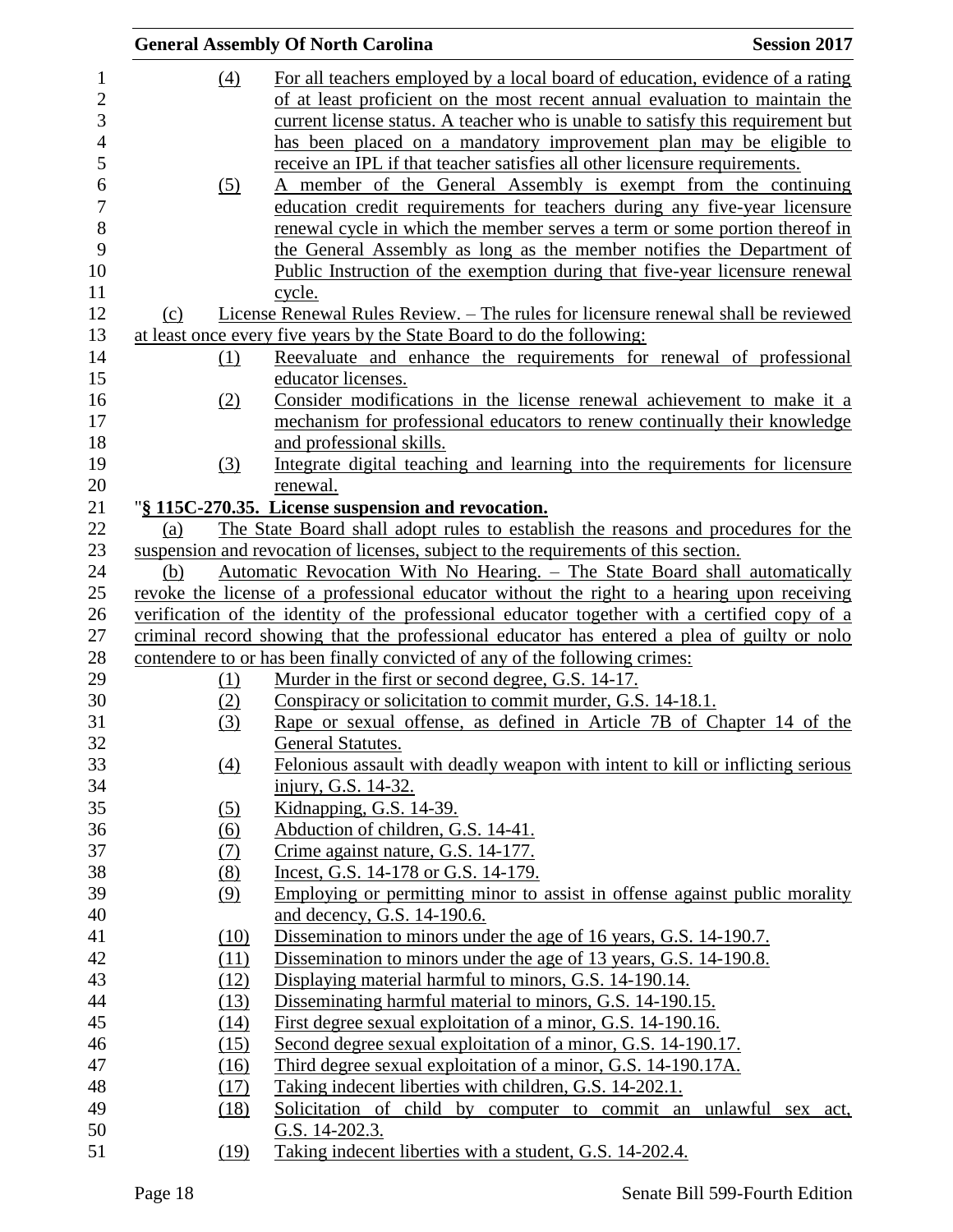|                |      | <b>General Assembly Of North Carolina</b>                                              | <b>Session 2017</b>                                                                                                                                                                      |
|----------------|------|----------------------------------------------------------------------------------------|------------------------------------------------------------------------------------------------------------------------------------------------------------------------------------------|
| 1              | (20) | Prostitution, G.S. 14-204.                                                             |                                                                                                                                                                                          |
| $\overline{2}$ | (21) |                                                                                        | Patronizing a prostitute who is a minor or a mentally disabled person,                                                                                                                   |
| 3              |      | G.S. $14-205.2(c)$ or (d).                                                             |                                                                                                                                                                                          |
| $\overline{4}$ | (22) |                                                                                        | Promoting prostitution of a minor or a mentally disabled person,                                                                                                                         |
| 5              |      | G.S. $14-205.3(b)$ .                                                                   |                                                                                                                                                                                          |
| 6              | (23) | Child abuse under G.S. 14-318.4.                                                       |                                                                                                                                                                                          |
| $\overline{7}$ |      |                                                                                        | The State Board shall mail notice of its intent to act pursuant to this subsection by certified                                                                                          |
| $8\,$          |      |                                                                                        | mail, return receipt requested, directed to the professional educator's last known address. The                                                                                          |
| 9              |      |                                                                                        | notice shall inform the professional educator that it will revoke the person's license unless the                                                                                        |
| 10             |      |                                                                                        | professional educator notifies the State Board in writing within 10 days after receipt of the                                                                                            |
| 11             |      |                                                                                        | notice that the defendant identified in the criminal record is not the same person as the                                                                                                |
| 12             |      |                                                                                        | professional educator. If the professional educator provides this written notice to the State                                                                                            |
| 13             |      |                                                                                        | Board, the State Board shall not revoke the license unless it can establish as a fact that the                                                                                           |
| 14             |      | defendant and the professional educator are the same person.                           |                                                                                                                                                                                          |
| 15             | (c)  |                                                                                        | Mandatory Revocation. - The State Board shall revoke the license of a professional                                                                                                       |
| 16             |      |                                                                                        | educator if the State Board receives notification from a local board of education or the                                                                                                 |
| 17             |      |                                                                                        | Secretary of Health and Human Services that a professional educator has received a rating on                                                                                             |
| 18             |      |                                                                                        | any standard that was identified as an area of concern on the mandatory improvement plan that                                                                                            |
| 19             |      |                                                                                        | was below proficient or otherwise represented unsatisfactory or below standard performance                                                                                               |
| 20             |      | under G.S. 115C-333(d) and G.S. 115C-333.1(f).                                         |                                                                                                                                                                                          |
| 21             | (d)  |                                                                                        | Discretionary Revocation. – The State Board may revoke or refuse to renew a                                                                                                              |
| 22             |      |                                                                                        | professional educator's license when the Board identifies the school in which the professional                                                                                           |
| 23             |      |                                                                                        | educator is employed as low-performing under G.S. 115C-105.37 or G.S. 143B-146.5, and the                                                                                                |
| 24             |      |                                                                                        | assistance team assigned to that school makes the recommendation to revoke or refuse to renew                                                                                            |
| 25             |      |                                                                                        | the professional educator's license for one or more reasons established by the State Board in its                                                                                        |
| 26             |      | rules for license suspension or revocation.                                            |                                                                                                                                                                                          |
| 27             | (e)  |                                                                                        | Subpoena Power. $-$ The State Board may issue subpoenas for the purpose of                                                                                                               |
| 28             |      |                                                                                        | obtaining documents or the testimony of witnesses in connection with proceedings to suspend                                                                                              |
| 29             |      |                                                                                        | or revoke licenses. In addition, the Board shall have the authority to contract with individuals                                                                                         |
| 30             |      |                                                                                        | who are qualified to conduct investigations in order to obtain all information needed to assist                                                                                          |
| 31             |      | the Board in the proper disposition of allegations of misconduct by licensed persons." |                                                                                                                                                                                          |
| 32             |      |                                                                                        | <b>SECTION 3.(d)</b> Any professional educator license issued by the State Board of                                                                                                      |
| 33             |      |                                                                                        | Education prior to the effective date of this act shall continue in effect until the expiration of                                                                                       |
| 34             |      |                                                                                        | that license. The State Board of Education may continue to issue lateral entry licenses for the                                                                                          |
| 35             |      |                                                                                        | 2017-2018 and 2018-2019 school years in accordance with State Board Policy LICN-001 as it                                                                                                |
| 36             |      | was in effect on the effective date of this act.                                       |                                                                                                                                                                                          |
| 37             |      |                                                                                        | <b>SECTION 3.(e)</b> The State Board shall establish a three-year Educator Preparation                                                                                                   |
| 38<br>39       |      |                                                                                        | Pilot Program to operate from the 2017-2018 school year through the 2019-2020 school year.<br>Upon the recommendation of the Superintendent of Public Instruction, the State Board shall |
| 40             |      |                                                                                        | select up to two new EPPs to be part of the program by October 1, 2017. These EPPs shall be                                                                                              |
| 41             |      |                                                                                        | deemed recognized EPPs under G.S. 115C-269.1(15) for the duration of the pilot period and                                                                                                |
| 42             |      |                                                                                        | shall be permitted to recommend clinical residency candidates for licensure without receiving                                                                                            |
| 43             |      |                                                                                        | State approval under G.S. 115C-269.10. During the course of the pilot program, each pilot EPP                                                                                            |
| 44             |      |                                                                                        | shall meet all other requirements of Article 17D of Chapter 115C of the General Statutes. In                                                                                             |
| 45             |      | order to be eligible for the pilot program, an EPP shall meet the following criteria:  |                                                                                                                                                                                          |
| 46             | (1)  |                                                                                        | Meet the criteria for approval established in G.S. 115C-269.15,                                                                                                                          |
| 47             |      | 115C-269.20, and 115C-269.25.                                                          |                                                                                                                                                                                          |
| 48             | (2)  |                                                                                        | Have a demonstrated track record of success with clearly demonstrated                                                                                                                    |
| 49             |      | results as an EPP in other states.                                                     |                                                                                                                                                                                          |
| 50             | (3)  |                                                                                        | Have CAEP accreditation or be in the process of attaining CAEP                                                                                                                           |
| 51             |      | accreditation in North Carolina or another state.                                      |                                                                                                                                                                                          |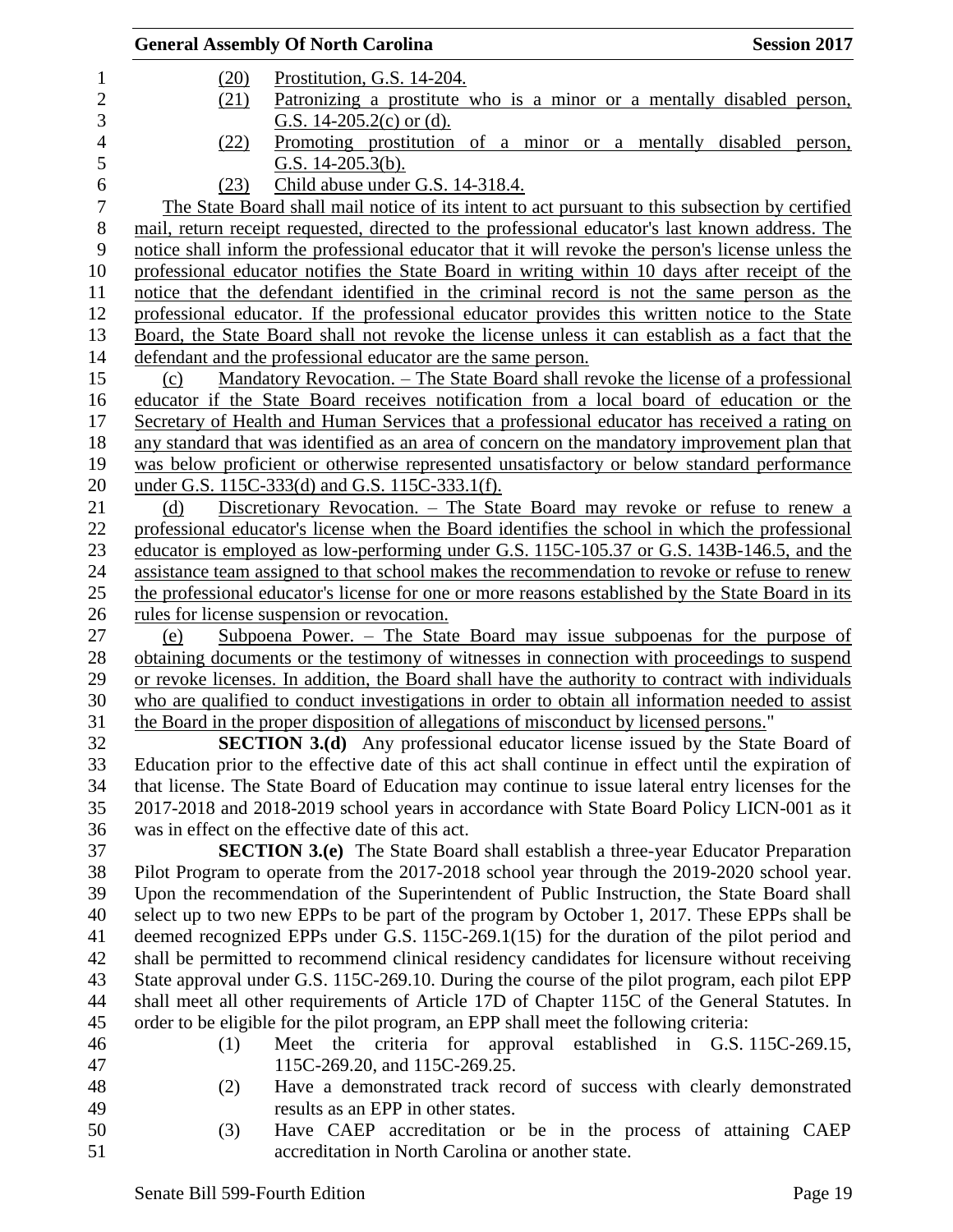|                              | <b>General Assembly Of North Carolina</b>                                                                                                                                                           | <b>Session 2017</b> |
|------------------------------|-----------------------------------------------------------------------------------------------------------------------------------------------------------------------------------------------------|---------------------|
| $\mathbf{1}$<br>$\mathbf{2}$ | Each pilot EPP's recognized EPP status will expire on June 30, 2020. In order for the pilot<br>EPPs to regain recognized status, they must meet all requirements of Article 17D of Chapter          |                     |
| $\mathfrak{Z}$               | 115C of the General Statutes.                                                                                                                                                                       |                     |
| $\overline{4}$<br>5          | PART IV. BACKGROUND CHECKS AND EMPLOYEE DISMISSAL PROCEDURES                                                                                                                                        |                     |
| 6                            | <b>SECTION 4.(a)</b> G.S. 115C-218.90(b)(1) reads as rewritten:                                                                                                                                     |                     |
| $\tau$                       | If the local board of education of the local school administrative unit in<br>"(1)                                                                                                                  |                     |
| 8                            | which a charter school is located has adopted a policy requiring criminal                                                                                                                           |                     |
| 9                            | history checks under G.S. 115C-332, then the board of directors of each                                                                                                                             |                     |
| 10                           | charter school located in that local school administrative unit shall adopt a                                                                                                                       |                     |
| 11<br>12                     | policy mirroring the local board of education policy that requires an<br>applicant for employment to be checked for a criminal history, as defined in                                               |                     |
| 13                           | G.S. 115C-332. Each charter school board of directors shall apply its policy                                                                                                                        |                     |
| 14                           | uniformly in requiring applicants for employment to be checked for a                                                                                                                                |                     |
| 15                           | criminal history before the applicant is given an unconditional job offer. A                                                                                                                        |                     |
| 16                           | charter school board of directors may employ an applicant conditionally                                                                                                                             |                     |
| 17                           | while the board is checking the person's criminal history and making a                                                                                                                              |                     |
| 18                           | decision based on the results of the check. If the local board of education                                                                                                                         |                     |
| 19                           | adopts a policy providing for periodic checks of criminal history of                                                                                                                                |                     |
| 20                           | employees, then the board of directors of each charter school located in that                                                                                                                       |                     |
| 21<br>22                     | local school administrative unit shall adopt a policy mirroring that local<br>board of education policy. A board of directors shall indicate, upon inquiry                                          |                     |
| 23                           | by any other local board of education, charter school, or regional school in                                                                                                                        |                     |
| 24                           | the State as to the reason for an employee's resignation or dismissal, if an                                                                                                                        |                     |
| 25                           | employee's criminal history was relevant to the employee's resignation or                                                                                                                           |                     |
| 26                           | dismissal."                                                                                                                                                                                         |                     |
| 27                           | <b>SECTION 4.(b)</b> G.S. 115C-238.73 is amended by adding a new subsection to read:                                                                                                                |                     |
| 28                           | The board of directors may adopt a policy providing for uniform periodic checks of<br>"(i)                                                                                                          |                     |
| 29                           | criminal history of employees. Boards of directors shall not require employees to pay for the                                                                                                       |                     |
| 30                           | criminal history check authorized under this subsection. A board of directors shall indicate,                                                                                                       |                     |
| 31<br>32                     | upon inquiry by any other local board of education, charter school, or regional school in the<br>State as to the reason for an employee's resignation or dismissal. If a teacher's criminal history |                     |
| 33                           | is relevant to a teacher's resignation, the board of directors shall report to the State Board of                                                                                                   |                     |
| 34                           | Education the reason for an employee's resignation."                                                                                                                                                |                     |
| 35                           | <b>SECTION 4.(c)</b> G.S. 115C-325(f)(1) reads as rewritten:                                                                                                                                        |                     |
| 36                           | " $(f)$<br>Suspension without Pay. - If a superintendent believes that cause exists for<br>(1)                                                                                                      |                     |
| 37                           | employee<br>for<br>dismissing<br>career<br>$\mathbf{a}$<br>any<br>reason                                                                                                                            | specified<br>in     |
| 38                           | G.S. $115C-325(e)(1)$ and that immediate suspension of the career employee                                                                                                                          |                     |
| 39                           | is necessary, the superintendent may suspend the career employee without                                                                                                                            |                     |
| 40<br>41                     | pay. Before suspending a career employee without pay, the superintendent<br>shall meet with the career employee and give him written notice of the                                                  |                     |
| 42                           | charges against him, an explanation of the bases for the charges, and an                                                                                                                            |                     |
| 43                           | opportunity to respond. However, if the teacher is incarcerated or is in the                                                                                                                        |                     |
| 44                           | custody of a local, State, private, or federal correctional facility, the                                                                                                                           |                     |
| 45                           | superintendent shall not be required to meet with the teacher before                                                                                                                                |                     |
| 46                           | suspending that teacher without pay but may instead provide written notice                                                                                                                          |                     |
| 47                           | of the charges against the teacher, provide a written explanation of the basis                                                                                                                      |                     |
| 48                           | for the charges, and provide an opportunity for the teacher to respond in                                                                                                                           |                     |
| 49                           | writing. Within five days after a suspension under this paragraph, the                                                                                                                              |                     |
| 50                           | superintendent shall initiate a dismissal, demotion, or disciplinary                                                                                                                                |                     |
| 51                           | suspension without pay as provided in this section. If it is finally determined                                                                                                                     |                     |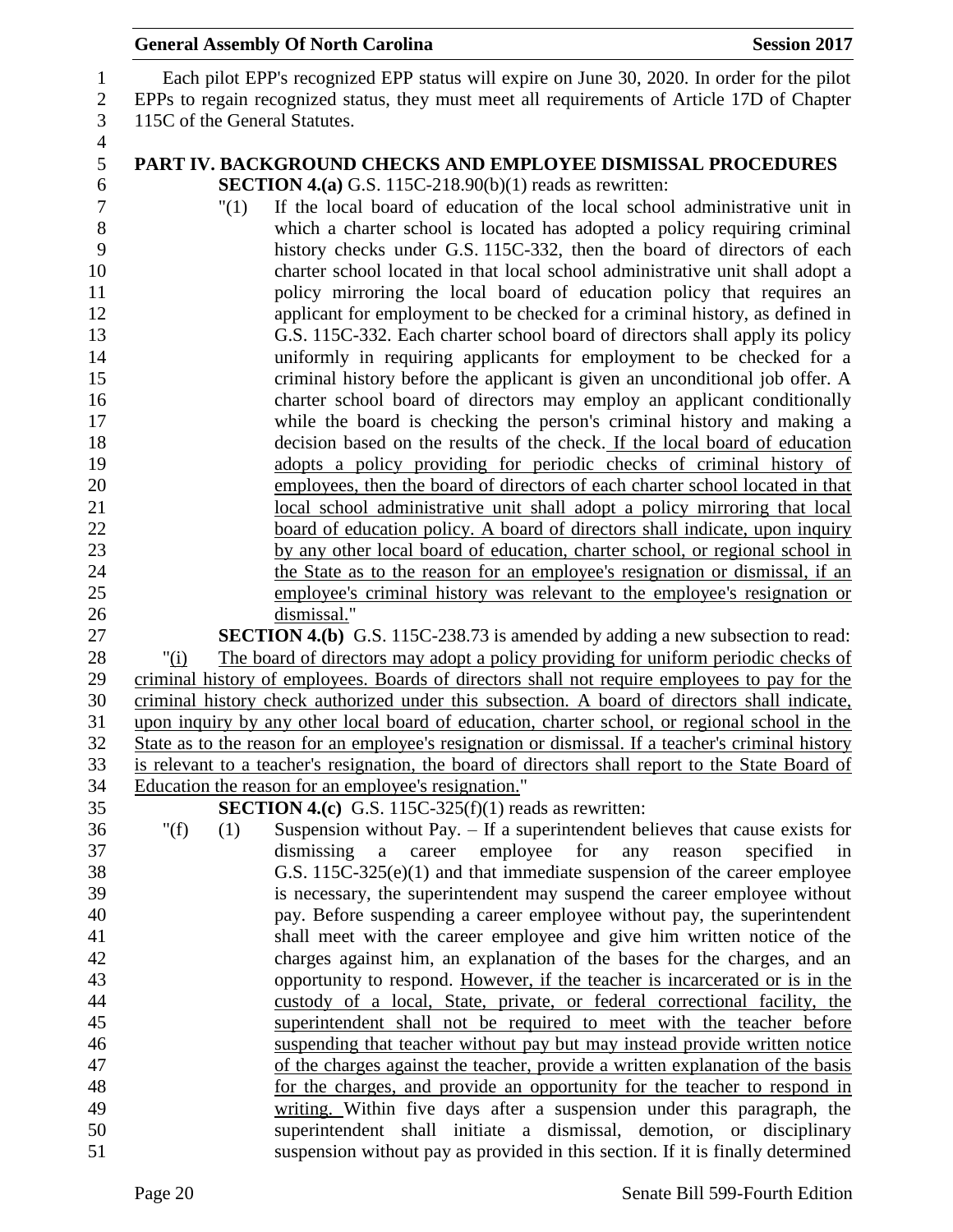|         | <b>General Assembly Of North Carolina</b>                                                             | <b>Session 2017</b>                                                        |
|---------|-------------------------------------------------------------------------------------------------------|----------------------------------------------------------------------------|
|         | that no grounds for dismissal, demotion, or disciplinary suspension without                           |                                                                            |
|         | pay exist, the career employee shall be reinstated immediately, shall be paid                         |                                                                            |
|         | for the period of suspension, and all records of the suspension shall be                              |                                                                            |
|         | removed from the career employee's personnel file."                                                   |                                                                            |
|         | <b>SECTION 4.(d)</b> G.S. 115C-325( $o(2)$ reads as rewritten:                                        |                                                                            |
| "(2)    | A teacher, career or probationary, who is not recommended for dismissal                               |                                                                            |
|         | should not resign without the consent of the superintendent unless he or she                          |                                                                            |
|         | has given at least 30 days' notice. If a teacher who is not recommended for                           |                                                                            |
|         |                                                                                                       |                                                                            |
|         | dismissal does resign without giving at least 30 days' notice, the board may                          |                                                                            |
|         | request that the State Board of Education revoke the teacher's license for the                        |                                                                            |
|         | remainder of that school year. A copy of the request shall be placed in the                           |                                                                            |
|         | teacher's personnel file. If a teacher's criminal history is relevant to the                          |                                                                            |
|         | teacher's resignation, regardless of whether the teacher has given at least 30                        |                                                                            |
|         | days' notice, the board shall report to the State Board of Education the reason                       |                                                                            |
|         | for an employee's resignation."                                                                       |                                                                            |
|         | <b>SECTION 4.(e)</b> G.S. 115C-325.5(a) reads as rewritten:                                           |                                                                            |
| " $(a)$ | Immediate Suspension Without Pay. - If a superintendent believes that cause exists                    |                                                                            |
|         | for dismissing a teacher for any reason specified in G.S. 115C-325.4 and that immediate               |                                                                            |
|         | suspension of the teacher is necessary, the superintendent may suspend the teacher without pay.       |                                                                            |
|         | Before suspending a teacher without pay, the superintendent shall meet with the teacher and           |                                                                            |
|         | give him or her written notice of the charges against the teacher, an explanation of the basis for    |                                                                            |
|         | the charges, and an opportunity to respond. However, if the teacher is incarcerated or is in the      |                                                                            |
|         | custody of a local, State, private, or federal correctional facility, the superintendent shall not be |                                                                            |
|         | required to meet with the teacher before suspending that teacher without pay but may instead          |                                                                            |
|         | provide written notice of the charges against the teacher, provide a written explanation of the       |                                                                            |
|         | basis for the charges, and provide an opportunity for the teacher to respond in writing. Within       |                                                                            |
|         | five days after a suspension under this subsection, the superintendent shall initiate a dismissal,    |                                                                            |
|         | demotion, or disciplinary suspension without pay as provided in this section. If it is finally        |                                                                            |
|         | determined that no grounds for dismissal, demotion, or disciplinary suspension without pay            |                                                                            |
|         | exist, the teacher shall be reinstated immediately, shall be paid for the period of suspension, and   |                                                                            |
|         | all records of the suspension shall be removed from the teacher's personnel file."                    |                                                                            |
|         | SECTION 4.(f) G.S. 115C-325.9(b) reads as rewritten:                                                  |                                                                            |
| " $(b)$ | Thirty Days' Notice Resignation Requirement. $-$ A teacher who is not recommended                     |                                                                            |
|         | for dismissal should not resign during the term of the contract without the consent of the            |                                                                            |
|         | superintendent unless he or she has given at least 30 days' notice. If a teacher who is not           |                                                                            |
|         | recommended for dismissal does resign during the term of the contract without giving at least         |                                                                            |
|         | 30 days' notice, the board may request that the State Board of Education revoke the teacher's         |                                                                            |
|         | license for the remainder of that school year. A copy of the request shall be placed in the           |                                                                            |
|         | teacher's personnel file. If a teacher's criminal history is relevant to the teacher's resignation,   |                                                                            |
|         | regardless of whether the teacher has given at least 30 days' notice, the board shall report to the   |                                                                            |
|         | State Board of Education the reason for an employee's resignation."                                   |                                                                            |
|         | <b>SECTION 4.(g)</b> G.S. 115C-332 is amended by adding a new subsection to read:                     |                                                                            |
| " $(i)$ | The local board of education may adopt a policy providing for periodic checks of                      |                                                                            |
|         | criminal history of employees. Local boards of education shall not require employees to pay for       |                                                                            |
|         | the criminal history check authorized under this subsection. A local board of education shall         |                                                                            |
|         | indicate, upon inquiry by any other local board of education, charter school, or regional school      |                                                                            |
|         | in the State as to the reason for an employee's resignation or dismissal, if an employee's            |                                                                            |
|         |                                                                                                       | criminal history was relevant to the employee's resignation or dismissal." |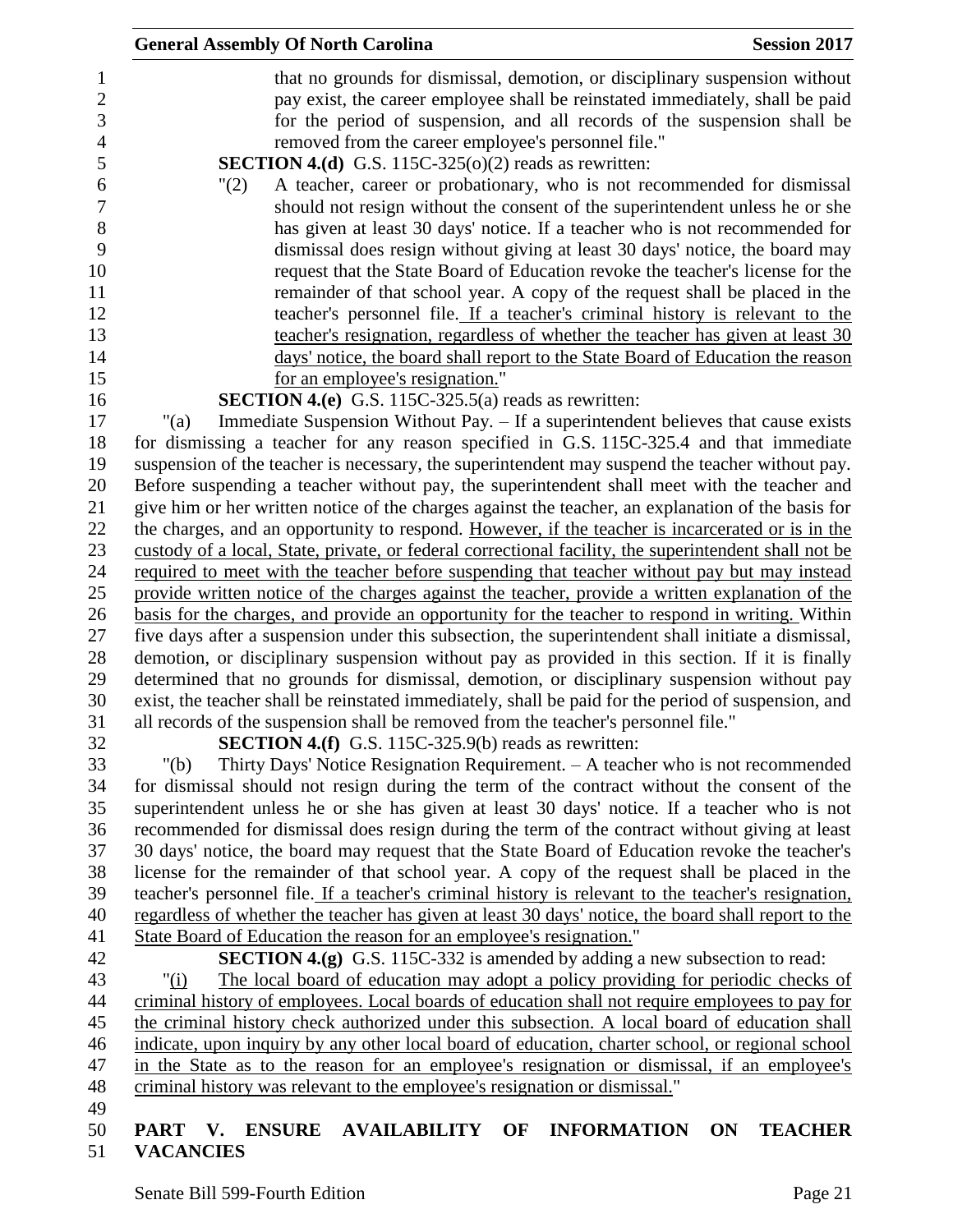| <b>General Assembly Of North Carolina</b> |                     |                                                                                 | <b>Session 2017</b> |
|-------------------------------------------|---------------------|---------------------------------------------------------------------------------|---------------------|
|                                           |                     | <b>SECTION 5.(a)</b> G.S. 115C-12(22) reads as rewritten:                       |                     |
|                                           |                     | "(22) Duty to Monitor the State of the Teaching Profession in North Carolina. - |                     |
|                                           |                     | The State Board of Education shall monitor and compile an annual                |                     |
| $a$ .                                     |                     |                                                                                 |                     |
|                                           |                     | report on the state of the teaching profession in North Carolina that           |                     |
|                                           |                     | includes data on the decisions of teachers to leave the teaching                |                     |
|                                           |                     | profession. The State Board shall adopt standard procedures for each            |                     |
|                                           |                     | local board of education to use in requesting the information from              |                     |
|                                           |                     | teachers who are not continuing to work as teachers in the local                |                     |
|                                           |                     | school administrative unit and shall require each local board of                |                     |
|                                           |                     | education to report the information to the State Board in a standard            |                     |
|                                           |                     | format adopted by the State Board-profession and data on teaching               |                     |
|                                           |                     | positions that local boards of education are unable to fill, as provided        |                     |
|                                           | in G.S. 115C-299.5. |                                                                                 |                     |
| $\mathbf{b}$ .                            |                     | The annual teacher transition report shall include data on the                  |                     |
|                                           | following:          |                                                                                 |                     |
|                                           | 1.                  | The number of teachers who left the profession without                          |                     |
|                                           |                     | remaining in the field of education and the reasons for                         |                     |
|                                           |                     | teachers leaving the profession.                                                |                     |
|                                           | 2.                  | The number of teachers who left their employment to teach in                    |                     |
|                                           |                     | other states.                                                                   |                     |
|                                           | З.                  | The number of teachers who left their employment to work in                     |                     |
|                                           |                     | another school in North Carolina, including nonpublic                           |                     |
|                                           |                     | schools and charter schools.                                                    |                     |
|                                           | 4.                  | The number of teachers who left a classroom position for                        |                     |
|                                           |                     | another type of educational position.                                           |                     |
|                                           | 5.                  | The number of teachers who left employment in hard to staff                     |                     |
|                                           |                     | schools. A hard-to-staff school shall be any school identified                  |                     |
|                                           |                     | as low-performing, as provided in G.S. 115C-105.37.                             |                     |
|                                           | 6.                  | The number of teachers who left employment in hard-to-staff                     |                     |
|                                           |                     | subject areas. A hard to staff subject area is either of the                    |                     |
|                                           |                     | following:                                                                      |                     |
|                                           | $\mathbf{H}$        | As defined by the United States Department of                                   |                     |
|                                           |                     | Education.                                                                      |                     |
|                                           | H <sub>r</sub>      | A subject area that has resulted in a long-term                                 |                     |
|                                           |                     | vacancy of 16 months or more at a particular school in                          |                     |
|                                           |                     | a local school administrative unit.                                             |                     |
| e.                                        |                     | The annual teacher transition report by the State Board of Education            |                     |
|                                           |                     | shall disaggregate the data included in sub-subdivision b. of this              |                     |
|                                           |                     | subdivision by teacher effectiveness status at a statewide level. The           |                     |
|                                           |                     | report shall not disaggregate data on teacher effectiveness status at a         |                     |
|                                           |                     | local school administrative unit level.                                         |                     |
|                                           |                     | Notwithstanding Article 21A of this Chapter, local school                       |                     |
|                                           |                     | administrative units shall provide to the State Board of Education for          |                     |
|                                           |                     | the purposes of this report any North Carolina Educator Evaluation              |                     |
|                                           |                     | System (NCEES) effectiveness status assigned to teachers who left               |                     |
|                                           | employment.         |                                                                                 |                     |
|                                           |                     | The State Board of Education shall not report disaggregated data                |                     |
|                                           |                     | that reveals confidential information in a teacher's personnel file, as         |                     |
|                                           |                     | defined by Article 21A of this Chapter, such as making the                      |                     |
|                                           |                     | effectiveness status personally identifiable to an individual teacher."         |                     |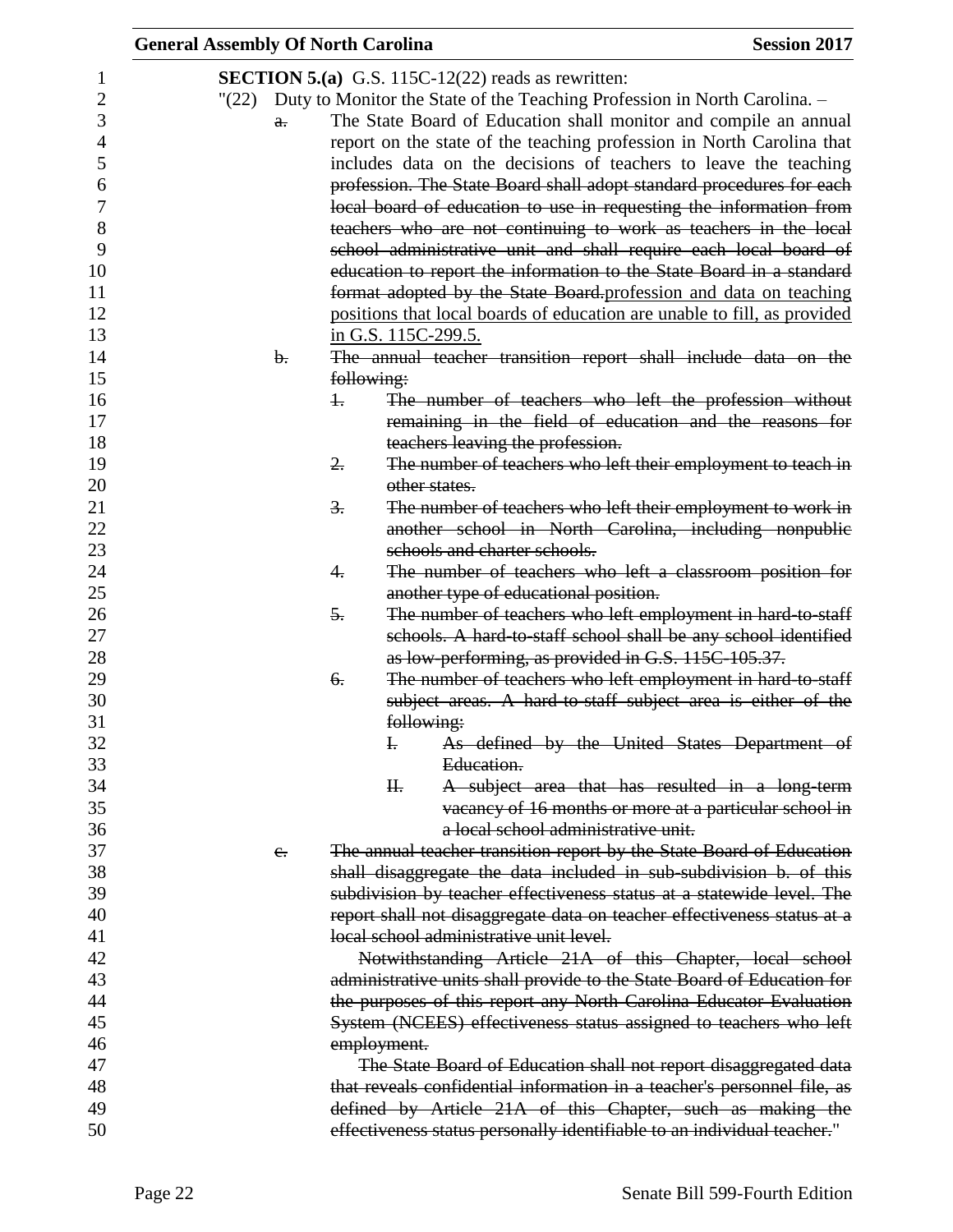| <b>General Assembly Of North Carolina</b>                                                                                                                                                     | <b>Session 2017</b> |
|-----------------------------------------------------------------------------------------------------------------------------------------------------------------------------------------------|---------------------|
| <b>SECTION 5.(b)</b> Article 20 of Subchapter V of Chapter 115C of the General                                                                                                                |                     |
| Statutes is amended by adding a new section to read:                                                                                                                                          |                     |
| "\\$\\ 115C-299.5. Duty to monitor the state of the teaching profession.                                                                                                                      |                     |
| Definitions. $-$ As used in this section, the following definitions apply:<br>(a)                                                                                                             |                     |
| Hard-to-staff school. - Any school identified as low-performing, as provided<br>(1)                                                                                                           |                     |
| in G.S. 115C-105.37.                                                                                                                                                                          |                     |
| <u>Hard-to-staff subject area. <math>-A</math> subject area that is either of the following:</u><br>(2)                                                                                       |                     |
| As defined by the United States Department of Education.<br><u>a.</u>                                                                                                                         |                     |
| A subject area that has resulted in a long-term vacancy of 16 months<br>b.                                                                                                                    |                     |
| or more at a particular school in a local school administrative unit.                                                                                                                         |                     |
| State of the Teaching Profession Report. – The State Board of Education shall<br>(b)                                                                                                          |                     |
| monitor and compile an annual report by December 15 annually on the state of the teaching                                                                                                     |                     |
| profession in North Carolina that includes data on the decisions of teachers to leave the                                                                                                     |                     |
| teaching profession and vacancies in teaching positions as provided in subsections (c) and (e)                                                                                                |                     |
| of this section. The State Board shall adopt standard procedures for each local board of                                                                                                      |                     |
| education to use in requesting information required by this report and shall require each local                                                                                               |                     |
| board of education to report the information to the State Board in a standard format adopted by<br>the State Board.                                                                           |                     |
| <u>Teachers Leaving the Profession. – The report shall include the following data on</u><br>(c)                                                                                               |                     |
| the decisions of teachers to leave the teaching profession in the prior school year:                                                                                                          |                     |
| The number of teachers who left the profession without remaining in the<br><u>(1)</u>                                                                                                         |                     |
| field of education and the reasons for teachers leaving the profession.                                                                                                                       |                     |
| The number of teachers who left their employment to teach in other states.<br>(2)                                                                                                             |                     |
| (3)<br>The number of teachers who left their employment to work in another school                                                                                                             |                     |
| in North Carolina, including nonpublic schools and charter schools.                                                                                                                           |                     |
| The number of teachers who left a classroom position for another type of<br>(4)                                                                                                               |                     |
| educational position.                                                                                                                                                                         |                     |
| The number of teachers who left employment in hard-to-staff schools.<br>(5)                                                                                                                   |                     |
| The number of teachers who left employment in hard-to-staff subject areas.<br>(6)                                                                                                             |                     |
| The annual teacher transition report by the State Board of Education shall<br>(d)                                                                                                             |                     |
| disaggregate the data included in subsection (c) of this section by teacher effectiveness status at                                                                                           |                     |
| a statewide level. The report shall not disaggregate data on teacher effectiveness status at a                                                                                                |                     |
| local school administrative unit level. Notwithstanding Article 21A of this Chapter, local                                                                                                    |                     |
| school administrative units shall provide to the State Board of Education, for the purposes of                                                                                                |                     |
| this report, any North Carolina Educator Evaluation System (NCEES) effectiveness status                                                                                                       |                     |
| assigned to teachers who left employment. The State Board of Education shall not report<br>disaggregated data that reveals confidential information in a teacher's personnel file, as defined |                     |
| by Article 21A of this Chapter, such as making the effectiveness status personally identifiable                                                                                               |                     |
| to an individual teacher.                                                                                                                                                                     |                     |
| Teacher Vacancies. – The report shall include data on teaching positions that local<br>(e)                                                                                                    |                     |
| boards of education are unable to fill with a teacher licensed in that subject area by the fortieth                                                                                           |                     |
| school instructional day of the local school administrative unit's calendar. The report shall                                                                                                 |                     |
| aggregate all data to provide both statewide information and information specific to each local                                                                                               |                     |
| school administrative units, including the following:                                                                                                                                         |                     |
| The number of teacher vacancies by subject area.<br>(1)                                                                                                                                       |                     |
| The number of teacher vacancies by school with identification of<br>(2)                                                                                                                       |                     |
| hard-to-staff schools."                                                                                                                                                                       |                     |
| <b>SECTION 5.(c)</b> The State Board of Education shall complete the first annual                                                                                                             |                     |
| report on the state of the teaching profession, including information on vacancies in the                                                                                                     |                     |
| teaching profession, no later than December 15, 2017.                                                                                                                                         |                     |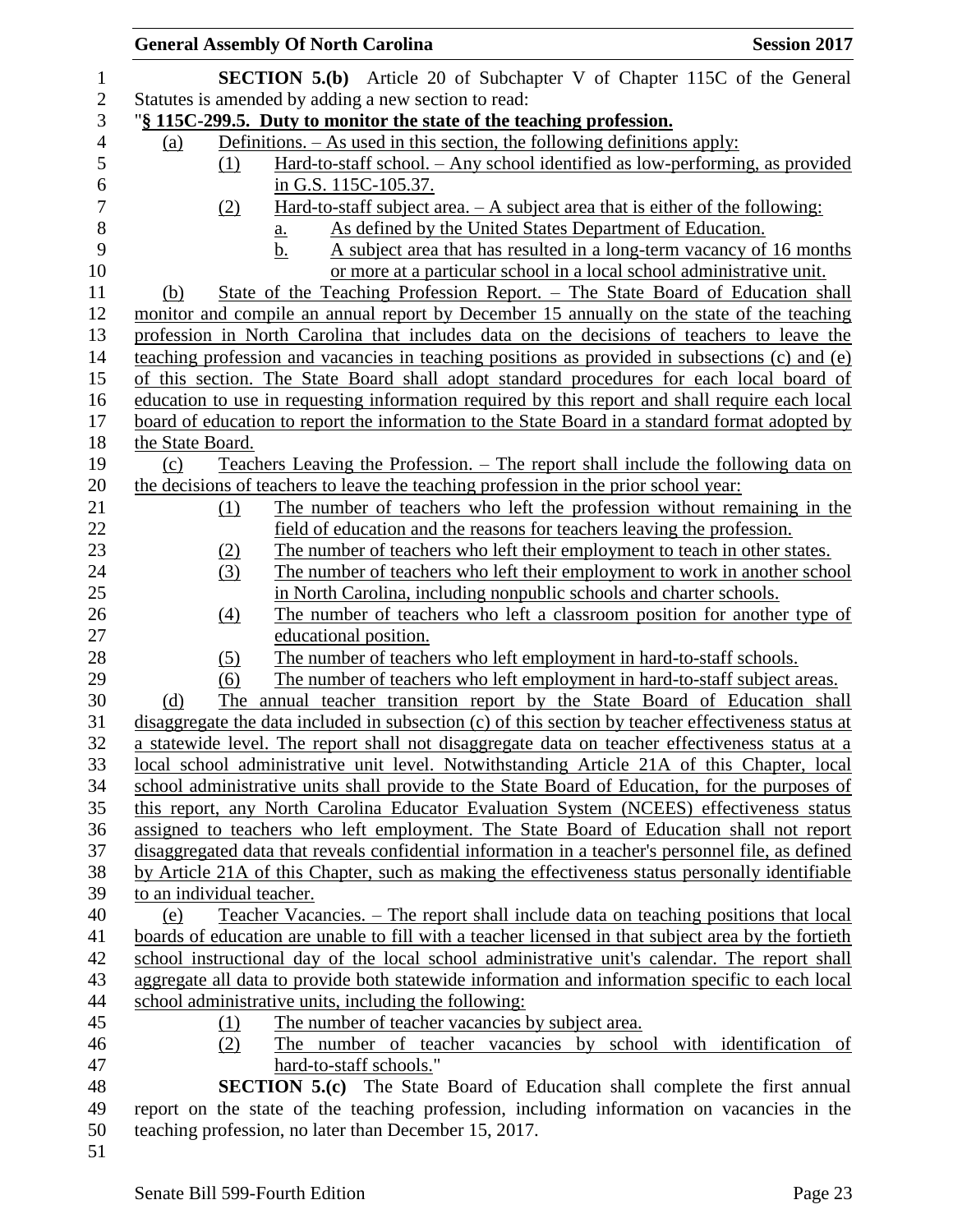| <b>General Assembly Of North Carolina</b>                                                          | <b>Session 2017</b> |
|----------------------------------------------------------------------------------------------------|---------------------|
| PART VI. CONFORMING CHANGES                                                                        |                     |
| <b>SECTION 6.(a)</b> G.S. 93B-15.1(i) reads as rewritten:                                          |                     |
| For the purposes of this section, the State Board of Education shall be considered an<br>" $(i)$   |                     |
| occupational licensing board when issuing teacher licenses under G.S. 115C-296. Article 17E of     |                     |
| Subchapter V of Chapter 115C of the General Statutes."                                             |                     |
| <b>SECTION 6.(b)</b> G.S. 115C-296.7(g) reads as rewritten:                                        |                     |
| NC Teaching Corps members shall be granted lateral entry teaching residency<br>" $(g)$             |                     |
| licenses pursuant to G.S. 115C-296.12(a). Article 17E of this Chapter."                            |                     |
| <b>SECTION 6.(c)</b> G.S. 115C-325.1(6)a. reads as rewritten:                                      |                     |
| Who holds at least one of the following licenses issued by the State<br>"a.                        |                     |
| <b>Board of Education:</b>                                                                         |                     |
| Aa current standard professional educator's license.<br>$\ddagger$                                 |                     |
| A current lateral entry teaching license.<br>$\overline{2}$ .                                      |                     |
| A regular, not expired, vocational license."<br>$\frac{3}{2}$                                      |                     |
| <b>SECTION 6.(d)</b> G.S. 115C-325.4(a)(11) reads as rewritten:                                    |                     |
| Any cause which constitutes grounds for the revocation of the teacher's<br>"(11)                   |                     |
| teaching license or the school administrator's administratorprofessional                           |                     |
| educator's license."                                                                               |                     |
| <b>SECTION 6.(e)</b> G.S. 115C-333(d) reads as rewritten:                                          |                     |
| State Board Notification. - If a local board dismisses an employee of a<br>" $(d)$                 |                     |
| low-performing school who is a teacher with career status for any reason except a reduction in     |                     |
| force under G.S. $115C-325(e)(1)l$ , or dismisses an employee who is a teacher on contract for     |                     |
| cause or elects to not renew an employee's contract as a result of a superintendent's              |                     |
| recommendation under subsection (b) or (c) of this section, it shall notify the State Board of the |                     |
| action, and the State Board annually shall provide to all local boards the names of those          |                     |
| individuals. If a local board hires one of these individuals, within 60 days the superintendent or |                     |
| the superintendent's designee shall observe the employee, develop a mandatory improvement          |                     |
| plan to assist the employee, and submit the plan to the State Board. The State Board shall         |                     |
| review the mandatory improvement plan and may provide comments and suggestions to the              |                     |
| superintendent. If on the next evaluation the employee receives a rating on any standard that      |                     |
| was identified as an area of concern on the mandatory improvement plan that is again below         |                     |
| proficient or otherwise represents unsatisfactory or below standard performance, the local         |                     |
| board shall notify the State Board and the State Board shall initiate a proceeding to revoke the   |                     |
| employee's license under G.S. 115C-296(d).G.S. 115C-270.35. If on this next evaluation the         |                     |
| employee receives at least a proficient rating on all of the performance standards that were       |                     |
| identified as areas of concern on the mandatory improvement plan, the local board shall notify     |                     |
| the State Board that the employee is in good standing and the State Board shall not continue to    |                     |
| provide the individual's name to local boards under this subsection unless the employee is a       |                     |
| teacher with career status and is subsequently dismissed under G.S. 115C-325 except for a          |                     |
| reduction in force, or the employee is a teacher on contract subsequently dismissed under          |                     |
| G.S. 115C-325.4."                                                                                  |                     |
| <b>SECTION 6.(f)</b> G.S. 115C-333.1(f) reads as rewritten:                                        |                     |

 "(f) State Board Notification. – If a local board dismisses a teacher with career status for any reason except a reduction in force under G.S. 115C-325(e)(1)l., or dismisses a teacher on contract for cause or elects to not renew a teacher's contract as a result of a superintendent's recommendation under subsection (d) of this section, it shall notify the State Board of the action, and the State Board annually shall provide to all local boards the names of those teachers. If a local board hires one of these teachers, within 60 days the superintendent or the superintendent's designee shall observe the teacher, develop a mandatory improvement plan to assist the teacher, and submit the plan to the State Board. The State Board shall review the mandatory improvement plan and may provide comments and suggestions to the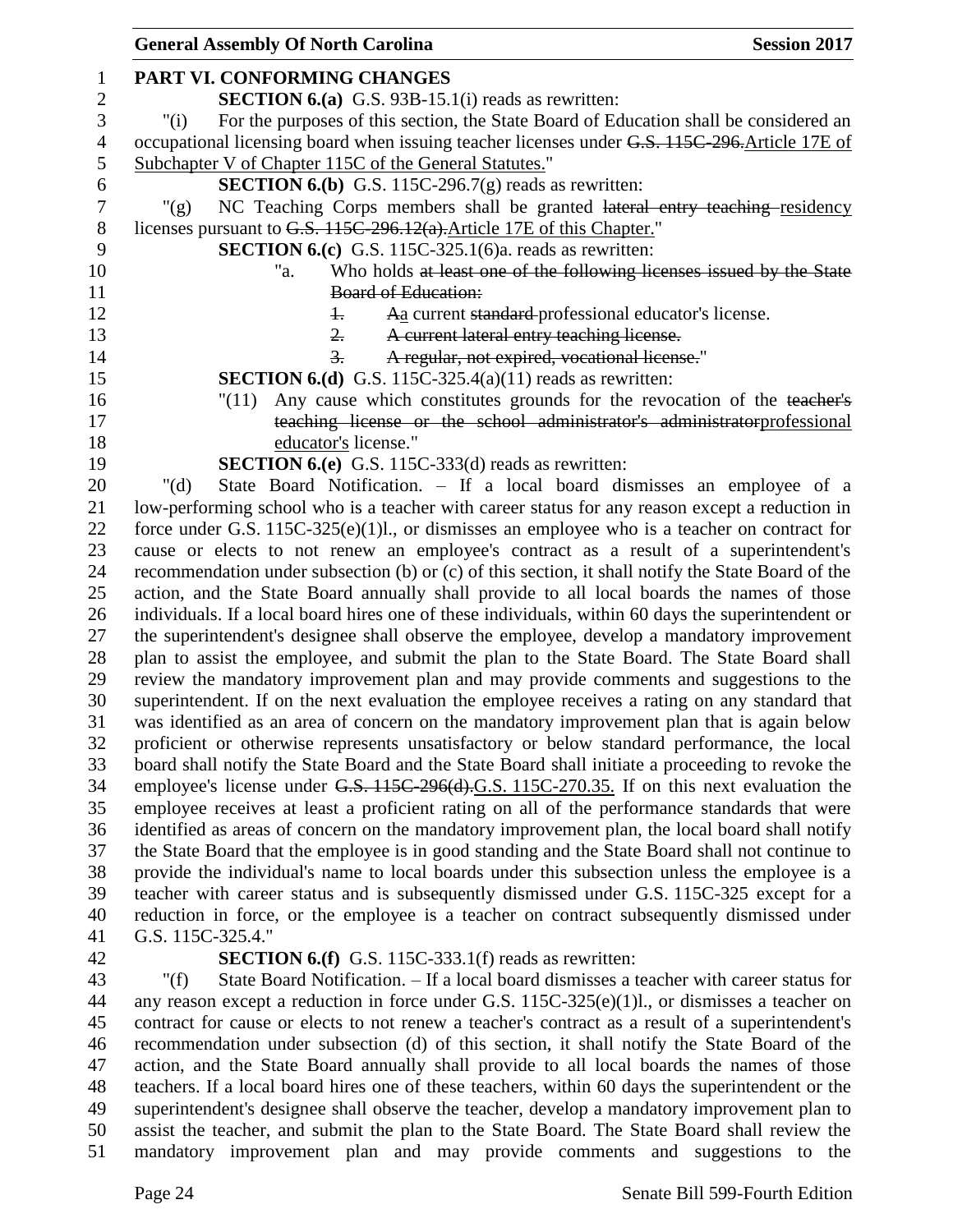### **General Assembly Of North Carolina Session 2017**

 superintendent. If on the next evaluation the teacher receives a rating on any standard that was an area of concern on the mandatory improvement plan that is again below proficient or a rating that otherwise represents unsatisfactory or below standard performance, the local board shall notify the State Board, and the State Board shall initiate a proceeding to revoke the teacher's license under G.S. 115C-296(d).G.S. 115C-270.35. If on the next evaluation the teacher receives at least a proficient rating on all of the overall performance standards that were areas of concern on the mandatory improvement plan, the local board shall notify the State Board that the teacher is in good standing, and the State Board shall not continue to provide the teacher's name to local boards under this subsection unless the teacher has career status and is subsequently dismissed under G.S. 115C-325 except for a reduction in force or is a teacher on contract who is subsequently dismissed under G.S. 115C-325.4. If, however, on this next evaluation the teacher receives a developing rating on any standards that were areas of concern on the mandatory improvement plan, the teacher shall have one more year to bring the rating to proficient if the local board elects to renew the teacher's contract. If by the end of this second year the teacher is not proficient in all standards that were areas of concern on the mandatory improvement plan, the local board shall notify the State Board, and the State Board shall initiate a proceeding to revoke the teacher's license under 18 G.S. 115C-296(d).G.S. 115C-270.35."

#### **SECTION 6.(g)** G.S. 115D-5(p) reads as rewritten:

 "(p) The North Carolina Community College System may offer courses, in accordance 21 with the lateral entry program of study established under G.S. 115C-296.12, Article 17D of Subchapter V of Chapter 115C of the General Statutes, to individuals who choose to enter the 23 teaching profession by lateral entry-through residency licensure."

**SECTION 6.(h)** G.S. 116-239.5(a) reads as rewritten:

 "(a) The Board of Governors, in consultation with the constituent institutions of The University of North Carolina with educator preparation programs, shall designate eight constituent institutions to establish laboratory schools to serve public school students in accordance with the provisions of this Article. The Board of Governors shall select eight constituent institutions with quality educator preparation programs as demonstrated by the annual performance measures reported by the constituent institutions in accordance with G.S. 115C-296.13.G.S. 115C-269.35."

**SECTION 6.(i)** G.S. 116-239.13(5) reads as rewritten:

 "(5) Information on the student outcomes for students who are enrolled in each educator preparation program who obtained clinical experience in school leadership and teaching in the lab schools, including the performance elements reported under G.S. 115C-296.13(b).G.S. 115C-269.35."

 **SECTION 6.(j)** If House Bill 155, 2017 Regular Session, becomes law, G.S. 115C-325(f)(1), as amended by Section 4(c) of this act, reads as rewritten:

 "(f) (1) Suspension without Pay. – If a superintendent believes that cause exists for dismissing a career employee for any reason specified in G.S. 115C-325(e)(1) and that immediate suspension of the career employee is necessary, the superintendent may suspend the career employee without pay. Before suspending a career employee without pay, the superintendent shall meet with the career employee and give him written notice of the charges against him, an explanation of the bases for the charges, and an 46 opportunity to respond. However, if the teacher career employee is incarcerated or is in the custody of a local, State, private, or federal correctional facility, the superintendent shall not be required to meet with the 49 teacher career employee before suspending that teacher employee without pay but may instead provide written notice of the charges against the teacher,employee, provide a written explanation of the basis for the charges,